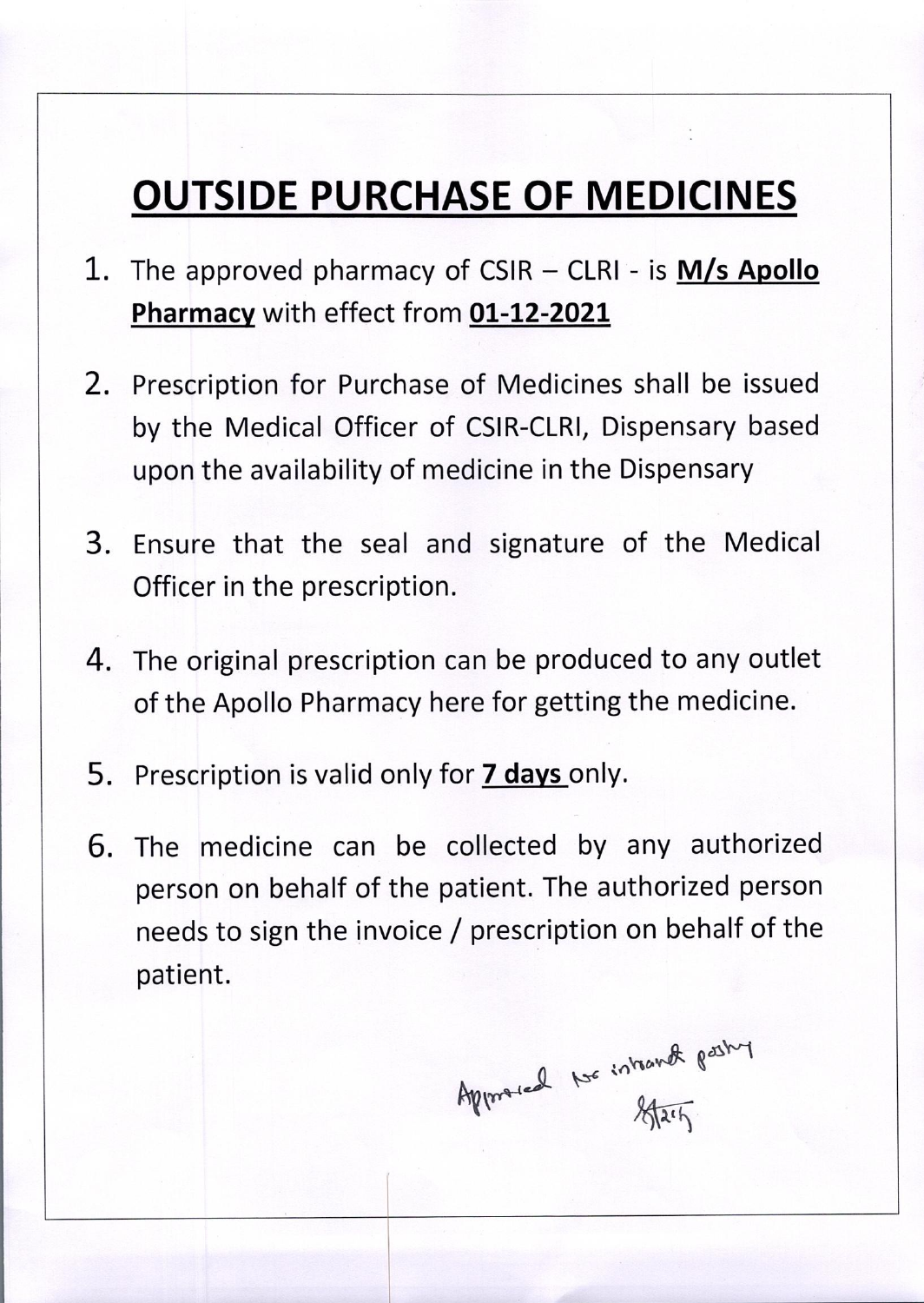|                | $SNO$ SITE ID | <b>STORE NAME</b>                  | <b>ADDRESS</b>                                                                                                             | PH NUMBERS                   |
|----------------|---------------|------------------------------------|----------------------------------------------------------------------------------------------------------------------------|------------------------------|
|                |               |                                    | No.1, Vishnupriya Avenue , Kayarambedu Village, Chengalpattu                                                               |                              |
| $\mathbf{1}$   | 16468         | KAYARAMBEDU                        | Tk, Kanchipuram Dt.                                                                                                        | 044-27465006                 |
|                |               |                                    |                                                                                                                            |                              |
| $\overline{2}$ |               |                                    | No.729, Shop NO.2, 3 & 4, From South, East Facing, Nellikuppam Road,                                                       |                              |
|                | 17411         | KAYARAMBEDU-2                      | Moolakazhani, Kayarambedu, Kancheepuram District-603202                                                                    | 044-27438008                 |
|                |               |                                    |                                                                                                                            |                              |
| 3              |               |                                    | Plot No.8, Shop No.1&2, From West, Loganathan Nagar, Walajabad                                                             |                              |
|                | 17507         | MANNIVAKKAM                        | Main Road, Mannivakkam, Chengalpattu District 600 048.                                                                     | 9600118711                   |
| 4              | 15870         | <b>URAPAKKAM</b>                   | No.27, Rohini Nagar, Urapakkam Village, Chengalpat Taluk,<br>Kanchipuram Dist. 603211                                      |                              |
| 5              | 15919         | <b>URAPAKKAM</b>                   | 40 GST Road, Oorrapakkam, kanchipuram Dt-603210                                                                            | 044-27467655<br>044-27466006 |
|                |               |                                    | NO -5 GROUND FLOOR, GANDHI NAGAR, IYYENCHERRY ROAD                                                                         |                              |
| 6              | 92043         | <b>URAPAKKAM 3 - 92043</b>         | URAPAKKAM, KANCHIPURAM DIST-603202                                                                                         | 044-47455299                 |
|                |               |                                    | No.3/1, Karanai Puduchery Road, Urapakkam, Kanchipuram Dist-                                                               |                              |
| 7              | 16888         | URAPAKKAM 4                        | 603202.                                                                                                                    | 044-27462002                 |
|                |               |                                    | No.34/6, Shop No.1 & 2, From East, Ground Floor, T.V.S.Main Road,                                                          |                              |
| 8              | 17381         |                                    | ALAPAKKAM- NEW PERU Alapakkam, New Perungalathur, Chennai - 600063                                                         | 044-29535653                 |
|                |               |                                    | NO.20, MADUCHUR NAGAR, SRIRAM NAGAR, TAMBARAM, CHENNAI-                                                                    |                              |
| 9              | 14792         | <b>MUDICHUR ROAD</b>               | 600045                                                                                                                     | 044-22762696                 |
|                |               |                                    | NO.21 & 24, GROUND FLOOR, LAKSHMI NAGAR, MUDICHUR MAIN                                                                     |                              |
| 10             | 16875         | <b>MUDICHUR ROAD 2</b>             | ROAD, CHENNAI- 600048                                                                                                      | 044-22762377                 |
| 11             |               |                                    | No.43/36, Shop No.1 From West Gandhi Road, Kamaraj Nagar,                                                                  |                              |
|                | 17405         | PEERKANKARANAI                     | Peerkankaranai, Chennai -600063                                                                                            | 044-22742099                 |
| 12             |               |                                    | No.8, Shop No.1 From South, Sathamoorthy Street, Perungalathur,                                                            |                              |
|                | 17236         | PERUNGALATHUR 2                    | Chennai- 600063                                                                                                            | 044-22740003                 |
| 13             |               |                                    | NO.43/22, KALAIGNAR HIGH ROAD, SRNIVASAN NAGAR, NEW                                                                        |                              |
|                | 14539         | PERUNGULATHUR                      | PERUNGALATHUR, CHENNAI-600063                                                                                              | 044-22741215                 |
| 14             |               |                                    |                                                                                                                            |                              |
|                | 16413         |                                    | TAMBARAM SHANMUGA No.14, Siva Shanmugam Road, West Tambaram, Chennai 600045                                                | 044-22262615                 |
| 15             | 14524         | THAMBARAM                          | VENKATESAN STREET, TAMBARAM WEST, CHENNAI-600045                                                                           | 044-22262663                 |
| 16             | 14500         | AMINJIKARAI                        | NO.47, POONAMALLE HIGH ROAD, AMINJIKARAI, CHENNAI-600029                                                                   | 044-26640288                 |
| 17             | 15908         |                                    | CHOOLAIMEDU PERIYARI No.137, Periyar Pathai, Choolaimedu, Chennia 94                                                       | 044-23614707                 |
| 18             | 14599         | <b>HEART CENTRE</b>                | NO.156, GREAMS ROAD, THOUSAND LIGHT, CHENNAI-600006                                                                        | 044-28290320                 |
|                |               |                                    | Plot No.4A/1 & 4A/2, (Shop No.3), MMDA Colony Main Road,                                                                   |                              |
| 19             | 15880         | MADURAVOYAL                        | Maduravoyal, Chennai 600 095,                                                                                              | 044-23782656                 |
|                |               |                                    |                                                                                                                            |                              |
| 20             | 15278         | MMDA COLONY                        | 136, MAIN ROAD, VINAYAGAPURAM, MMDA COLONY, CHENNAI 106                                                                    | 044-23631625                 |
| 21             |               | 14503 N.S.K.NAGAR                  | NO.627/1, P.H ROAD, NSK ROAD, CHENNAI-600106                                                                               | 044-26220188                 |
| 22             |               |                                    | New No.5, Old No.128, Shop No 2 & 3, Ground Floor, CDN Nagar, NT                                                           |                              |
|                | 16112         |                                    | NT PATEL ROAD-CDN NA Patel Road, Nerkundrum, Chennai 600 107                                                               | 044-23781955                 |
| 23             |               |                                    | NO.106-C, MAJESTIC COLONY, CHOUDRY NAGAR MAIN                                                                              |                              |
|                | 14488         | VALASARAVAKKAM - 1                 | ROAD, VALASARAVAKKAM, CHENNAI-600087                                                                                       | 044-24864855                 |
| 24             |               |                                    | NO.13, GOPAL AVENUE, SRI DEVI GARDEN, VALASARAVAKKAM,                                                                      |                              |
|                | 15190         | VALASARAVAKKAM GOP CHENNAI 600 087 |                                                                                                                            | 044-24861115                 |
| 25             |               |                                    | New No.99/4, Old No.44/4, Ground Floor, Eldams Road, Teynampet,                                                            |                              |
|                | 16932         | <b>ELDAMS ROAD</b>                 | Chennai-600018.                                                                                                            | 044-28551232                 |
| 26             |               |                                    |                                                                                                                            |                              |
|                | 15820         | K B DASAN ROAD                     | Old No 47, New no 20 K B Dassan Road, Teynampet, Chennai-600 018.<br>NO.15/45, GANDHI MANDAPAM ROAD, KOTTURPURAM, CHENNAI- | 044-24342544                 |
| 27             | 14571         |                                    | 600085                                                                                                                     | 044-24474442                 |
|                |               | KOTTURPURAM                        |                                                                                                                            |                              |
| 28             | 14570         | KOTTURPURAM - II                   | NO.23/9, PONNIAMMAN KOIL STREET, KOTTUR, CHENNAI-600085                                                                    | 044-24474443                 |
| 29             | 14543         | <b>MYLAPORE -1</b>                 | OLD NO.64, NEW NO.137, MYLAPORE, CHENNAI-600004                                                                            | 044-24612303                 |
|                |               |                                    | NO.15, BALAJI NAGAR, 1st STREET, (SAKTHI NAGAR MAIN ROAD)                                                                  |                              |
| 30             | 17904         |                                    | ADAMBAKKAM BALAJI N/ADAMBAKKAM, CHENNAI - 600 088.                                                                         | 9150547774                   |
| 31             | 14518         | ROYAPETTAH                         | NO.9/19, T.T.K ROAD, ROYAPETTAH, CHENNAI-600014                                                                            | 044-28114038                 |
| 32             | 15466         |                                    | MYLAPORE EAST MADA SNo 30 East Mada Street, Mylapore, Chennai-600 004                                                      | 044-24640267                 |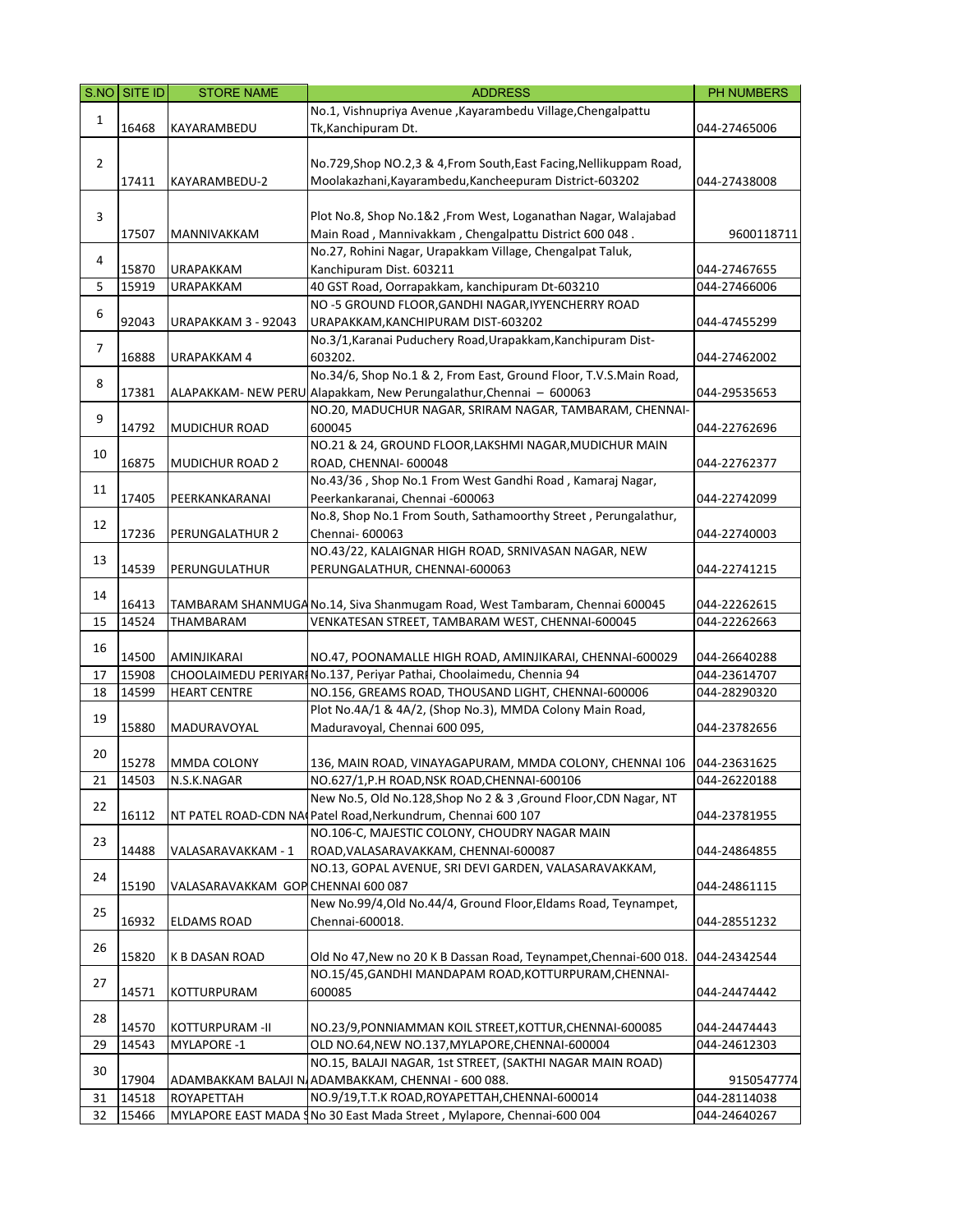|    | S.NO SITE ID | <b>STORE NAME</b>       | <b>ADDRESS</b>                                                                           | PH NUMBERS   |
|----|--------------|-------------------------|------------------------------------------------------------------------------------------|--------------|
|    |              |                         | Apollo Pharmacy, No. 225/1, (99A/1), Ground Floor, TTK Road,                             |              |
| 33 | 16301        | ALWARPET TTK ROAD       | Alwarpet Chennai - 600 018                                                               | 044-24994155 |
|    |              |                         | NO.49, (O-23), UMAPATHY STREET, FACING ARYAGOWDA ROAD,                                   |              |
| 34 | 14547        | ARYAGOWDA-1             | WEST MAMBALAM, CHENNAI-600033                                                            | 044-24730744 |
|    |              |                         |                                                                                          |              |
| 35 | 16069        | ARYAGOWDA ROAD 3        | No.70/G1(64/G1), Aryagowda Road, West Mambalam, Chennai 33                               | 044-24714018 |
|    |              |                         |                                                                                          |              |
| 36 | 14493        | LAKEVIEWROAD            | NO.123, LAKE VIEW ROAD, WEST MAMBALAM, CHENNAI-600033                                    | 044-24745835 |
| 37 | 16068        | MUTHU RANGAN SALAI      | No.45/6, Muthu Rangan Salai, T.Nagar, Chennai 17                                         | 044-24341014 |
| 38 |              |                         | OLD NO.309, NEW NO.24, VALLUVARKOTTAM HOGH ROAD,                                         |              |
|    | 14438        | NUNGAMBAKKAM            | NUNGAMBAKKAM, CHENNAI-600034                                                             | 044-28250212 |
| 39 | 15674        | NUNGAMBAKKAM 2          | #3/1, Krishnamachari Road, Nungambakkam, Chenni-600034.                                  | 044-28233435 |
| 40 |              |                         |                                                                                          |              |
|    | 14533        | <b>SOUTH USMAN ROAD</b> | APOLLO PHARMACY, 52, SOUTH USMAN ROAD, CHENNAI-600017                                    | 044-24310501 |
| 41 |              |                         |                                                                                          |              |
|    | 15299        | WEST MAMBALAM II        | 19, THAMBIAH ROAD EXTENSION, WEST MAMBALAM, CHENNAI 33                                   | 044-24733442 |
| 42 |              |                         |                                                                                          |              |
|    | 15861        | DR NATESAN ROAD         | New No.73, Old No.35/1, Dr.Natesan Road, Krishnapet - 600 005                            | 044-28441055 |
| 43 |              |                         |                                                                                          |              |
|    | 15021        | <b>ALWARPET CLINIC</b>  | NO-12/2, Ground floor cp ramswamy road alwarpet chennai-600018                           | 044-24986747 |
| 44 |              |                         |                                                                                          |              |
|    | 15228        |                         | ALWARPET RAMASWAM NEW NO.57,C.P. RAMASAMY ROAD, ALWARPET, CHENNAI-600018                 | 044-24981231 |
| 45 |              |                         |                                                                                          |              |
|    | 16807        |                         | DAYCARE ALWARPET IP P NO-12/2 , Ground floor cp ramswamy road alwarpet chennai-600018    | 044-24986747 |
| 46 | 15989        | <b>MANDAVELI3</b>       | NO.87/1,RK MUTT ROAD, MANDAVELI, CHENNAI-600028                                          | 044-24618101 |
| 47 |              |                         |                                                                                          |              |
|    | 17497        |                         | MOUNT ROAD RITCHIE S New No:38, Old No:847, Anna Salai, Mount Road, Chennai -600003      | 044-28544385 |
| 48 | 15879        | ROYAPETTAH 2            | No.62/4, Llyods Road, Royepettah, Chennai-600014                                         | 044-28472820 |
|    |              |                         |                                                                                          |              |
| 49 |              |                         | D.No.139(Old),D.No.150/1 (Old),D.No.94/1 (New),Veeraraghava                              |              |
|    | 92012        | TRIPLICANE              | udaly Street (Big Street), Triplicane, Chennai-600 005                                   | 044-28550782 |
| 50 |              |                         |                                                                                          |              |
|    | 15958        |                         | TRIPLICANE BHARATHI SAOId No.276, New No.32, Bharathi Salai, Triplicane, Chennai 600 005 | 044-28520100 |
| 51 | 15397        | TRIPLICANE HIGH ROAD    | 271/272, TRIPLICANE HIGH ROAD, TRIPLICANE, CHENNAI 5                                     | 044-28542223 |
| 52 | 16067        | AVADI-2                 | No.127,129, Main Road, Kamaraj Nagar, Avadi, Chennai - 71.                               | 044-26551460 |
| 53 |              |                         | Plot No.1, Shop No2,3&4 From South Balaji Nagar, Nemilichery,                            |              |
|    | 17247        | NEMILICHERY             | Thiruvallur District -602024                                                             | 044-26300003 |
| 54 |              |                         | No.45, Babu Nagar Main Road, Anna Salai, Pattabiram, Chennai -                           |              |
|    | 16336        | PATTABIRAM              | 600072.                                                                                  | 044-26851045 |
| 55 | 16622        |                         | No: 65, Main Road, Cholapuram, Thirumullaivoyal, Thiruvallur Dist-<br>600062.            |              |
|    |              | THIRUMULLAIVOYAL 3      | Shop No.1, No.216/46, Poovai Road (Nehru Bazaar Raod), Avadi                             | 044-26580035 |
| 56 | 16665        | AVADI 4                 | ,Chennai -600054.                                                                        | 044-26550028 |
| 57 | 17403        | AVADI-KAMARAJ NAGAR     | No.19,19/1,19/2, Kamaraj Main Road, Avadi, Chennai 600071                                | 044-42805111 |
| 58 | 15131        | THIRUNINDRAVUR          | NO.247, M.T.H ROAD, THIRUNINDRAVUR, CHENNAI-602024                                       | 044-26342821 |
|    |              |                         | NO.6, JAWAHARLAL NEHRU ROAD, (OPP. MUNICIPALITY OFFICE),                                 |              |
| 59 | 14579        | THIRUVALLUR             | THIRUVALLUR, CHENNAI-602001                                                              | 044-27665212 |
| 60 | 15869        | THIRUVALLUR 2           | No.24/2, Rajaji Salai, Thiruvallur 602 001                                               | 044-27664215 |
|    |              |                         | No.337/2, 345/A, Shop No.2 From North, SPH Road, Manavala Nagar,                         |              |
| 61 | 17457        |                         | THIRUVALLUR-MANAVAL Thiruvallur, Thiruvallur District -602002                            | 044-27640005 |
|    |              |                         |                                                                                          |              |
| 62 | 17454        | VEPPAMPATTU             | No.70/9E, CTH Road, Veppampattu, Thiruvallur District 602024                             | 044-27689005 |
|    |              |                         |                                                                                          |              |
| 63 | 15115        | ALAPAKKAM               | NO.10L, JEEVA COMPLEX, ALAPAKKAM MAIN ROAD, CHENNAI-600116 044-24760888                  |              |
|    |              |                         |                                                                                          |              |
| 64 | 16882        | ALAPAKKAM 2             | No.307/4, Alapakkam Main Road, Maduravoyal, Chennai-600095.                              | 044-23780006 |
|    |              |                         | Old No.5B, New No.5B, Govindan Road, Ayyavoo colony, Aminjikarai,                        |              |
| 65 | 15793        | AYYAAVOO COLONY         | Chennai 600 029                                                                          | 044-23742099 |
|    |              |                         |                                                                                          |              |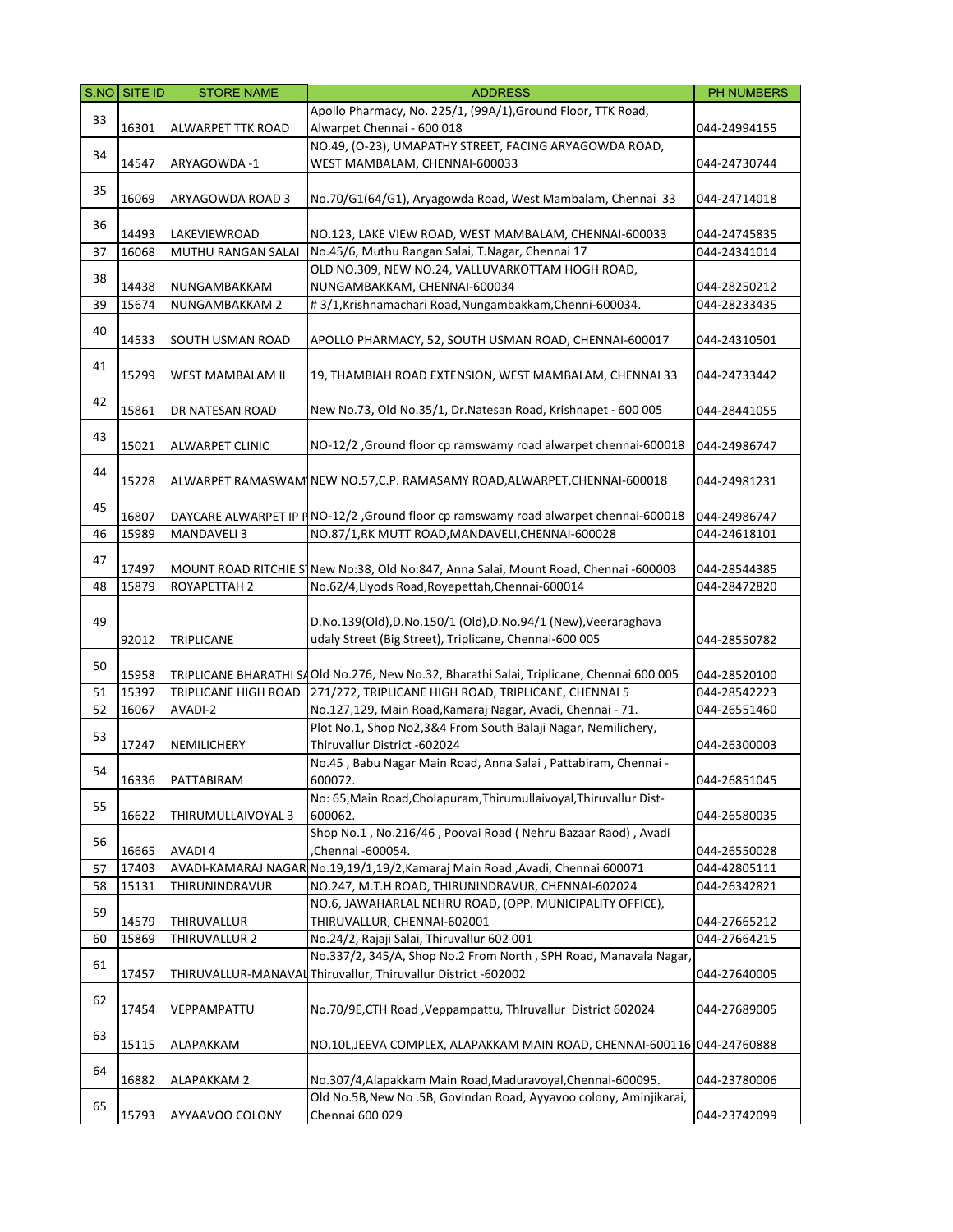|    | S.NO SITE ID | <b>STORE NAME</b>                           | <b>ADDRESS</b>                                                                                                                              | PH NUMBERS   |
|----|--------------|---------------------------------------------|---------------------------------------------------------------------------------------------------------------------------------------------|--------------|
| 66 |              |                                             | NO.14, SHOP NO. 1&2, MOUNT POONAMALLE ROAD, PORUR,                                                                                          |              |
|    | 14552        | <b>PORUR</b>                                | CHENNAI-600116                                                                                                                              | 044-24826272 |
| 67 | 15499        | PORUR <sub>2</sub>                          | No 174 Arcot Road Porur, Chennai-116                                                                                                        | 044-24760360 |
| 68 |              |                                             | APOLLO PHARMACY, 39B, GROUND FLOOR, ARCOT                                                                                                   |              |
|    | 17380        |                                             | SALIGRAMAM ARCORT R ROAD, SALIGRAMAM, CH-93                                                                                                 | 044-23640001 |
| 69 |              |                                             | New No. 29, Old No.12/2, 7th Cross Street, C.I.T, Colony, Shenoy                                                                            |              |
|    | 92033        | <b>SHENOY NAGAR</b>                         | Nagar, Chennai-600030, Tamilnadu.                                                                                                           | 044-26261124 |
| 70 |              |                                             | No.50/1, G-2, Chandra Nivas, Soundarya Colony, Park Road, Anna                                                                              |              |
|    | 16452        |                                             | SOUNDARYA COLONY - A Nagar Eest Ext. Chennai 101                                                                                            | 044-26151215 |
| 71 |              |                                             | New no - 73, Old no - 15 Kaliamman Kovil Street Sai Nagar                                                                                   |              |
|    | 14464        |                                             | VIRUGAMBAKKAM-SAI N Virugambakkam Chennai - 92                                                                                              | 044-24795994 |
| 72 | 14569        | AMBATTUR                                    | SHOP NO.38, REDHILLS ROAD, AMBATTUR, CHENNAI-600053                                                                                         | 044-26581457 |
| 73 | 17174        |                                             | AMBATTUR TEACHERS CONo 1, Ambethkar Street, Teachers Colony, Ambattur, Chennai-53                                                           | 044-26250005 |
|    |              |                                             | No.19, ground floor, North Park street, Venkatapuram,                                                                                       |              |
| 74 | 16268        | AMBATTUR VENKATAPUI Ambattur, Chennai - 53. |                                                                                                                                             | 044-26575696 |
|    |              |                                             | No.946,T.V.S.Colony Main road,Collector Nagar Bus Stop,Anna Nagar                                                                           |              |
| 75 | 16689        |                                             | ANNA NAGAR WEST EXTI West Extn, Chennai -600101.                                                                                            | 044-26540008 |
| 76 | 16433        | AYAPPAKKAM                                  | Plot No.9022, TNHB, Iyyappakkam, Chennai 600077                                                                                             | 044-26822982 |
|    |              |                                             | Plot no 6275, TNHB, Thiruverkadu Main Rd, Ayyapakkam Chennai -                                                                              |              |
| 77 | 16823        | AYYAPAKAM THIRUVERK 600077                  |                                                                                                                                             | 044-26207289 |
| 78 | 15097        | <b>KORATTUR</b>                             | No 7.31 st ground floor Korattur, Chennai 80.                                                                                               | 044-26871300 |
| 79 |              |                                             | CHENNAI MOFUSSIL BUS TERMINUS, GROUND FLOOR, KOYAMBEDU,                                                                                     |              |
|    | 14485        | KOYEMBEDU                                   | CHENNAI-600107                                                                                                                              | 044-24795547 |
| 80 | 16945        | PUDUR REDHILLS ROAD                         | NO 82H - A, REDHILLS ROAD, PUDUR, CHENNAI - 53                                                                                              | 044-26530125 |
| 81 |              |                                             | Shop No.4 & 5, Door No.1, Old No.F8/1, Sidco Nagar, 8th Main Road,                                                                          |              |
|    | 15846        | <b>SIDCO NAGAR</b>                          | Villivakkam 600 049                                                                                                                         | 044-26172556 |
| 82 | 16273        |                                             | VILLVAKKAM NORTH MA NO 1, 25/27, ground foorl Sivan kovil North mada st, chennai 49                                                         | 044-26170026 |
| 83 |              |                                             |                                                                                                                                             |              |
|    | 17592        | PUDUR-AMBATTUR                              | No.67/174, Chengundram Salai, Redhills Road Chenai - 600053                                                                                 | 044-26860005 |
| 84 |              |                                             | No.92, Ground Floor, S.P.Kovil Street, Arani, Thiruvallur District -                                                                        |              |
|    | 17518        | ARANI S.P KOVIL STREET                      | 601101                                                                                                                                      | 044-27927799 |
| 85 |              |                                             | No.430, Ground Floor, G.N.T.Road, Gummidipoondi, Thiruvallur Dist.                                                                          |              |
|    | 16256        | <b>GUMMIDIPUNDI</b>                         | 601 201<br>No.223 A, G.N.T. Road, Karanodi, Thiruvallur Dist, T.N. - 600067.                                                                | 044-27929927 |
| 86 | 16052        | <b>KARANODI</b>                             |                                                                                                                                             | 044-26330704 |
| 87 | 16340        | KAVANKARAI                                  | No.2, Pillaiyar Koil Street, Kavankarai Arch, Kavankarai, Puzhal,<br>Chennai 600066                                                         | 044-26590704 |
|    |              |                                             |                                                                                                                                             |              |
| 88 |              |                                             | NO,196B,SHOP NO.6&7,FROM NORTH,GROUND FLOOR,BAZAAR                                                                                          |              |
|    | 17023        | PERIYAPALAYAM                               | STREET, PERIYAPALAYAM, THIRUVALLUVUR DISTRICT-601102                                                                                        | 044-25655651 |
| 89 | 15696        | <b>PONNERI</b>                              | #28/2,Theradi 1st Street,Ponneri,Thiruvallur Dist.,-601204.                                                                                 | 044-27973811 |
| 90 | 16071        | <b>PONNERI2</b>                             | No.119, Hariharan Bazaar Street, Ponneri 601 204.                                                                                           | 044-27973810 |
|    |              |                                             | New No. 46, Old No .174, North Redhills Road, Villlivakkam, Chennai                                                                         |              |
| 91 | 16081        | NORTH REDHILLS ROAD 2600 049                |                                                                                                                                             | 044-26502903 |
| 92 | 15663        | VILLIVAKKAM 2                               | 1, Adi Ammal Thottam, Villivakkam, Chennai 600 049                                                                                          | 044-26501020 |
| 93 |              |                                             |                                                                                                                                             |              |
|    | 14516        | <b>REDHILLS</b>                             | NO.1, KASI VISWANATHAN STREETY, REDHILLS, CHENNAI-600052                                                                                    | 044-26320520 |
| 94 | 16621        | <b>UTTUKOTTAI</b>                           | No: 119/17 Nehru Bazaar , Uttukottai, Thiruvallur Dist-602 001.                                                                             | 044-27631004 |
| 95 |              |                                             | No.2/122, Oragadam, Gandhi Main Road, Oragadam Ambattur,                                                                                    |              |
|    | 17114        | AMBATTUR - ORAGADAM Chennai-600053          |                                                                                                                                             | 044-26580001 |
| 96 |              |                                             | No.3 &4 From North Plot No.15, Station Road, Annanur Thiruvallur                                                                            |              |
|    | 17553        | ANNANUR                                     | District -600062                                                                                                                            | 044-26381455 |
| 97 | 16516        | AVADI 3                                     | No.85, MTH Road, Anna Square, Avadi, Chennai Dist - 600054                                                                                  | 044-26370001 |
|    |              |                                             |                                                                                                                                             |              |
| 98 |              |                                             | D.No.22, Kalaingar Nagar 1Street, (D.R.R St.) Facing Avadi - Poonamalle                                                                     |              |
|    | 17404        |                                             | AVADI-GOVERTHANAGIR High Road), Goverthanagiri, Avadi, Chennai - 600071<br>Plot No.19.Shop No.1 From East, East BHanu Nagar, Redhills Road, | 7397379370   |
| 99 | 17116        | EAST BHANU NAGAR-PUI Pudur, Chennai-600053  |                                                                                                                                             |              |
|    |              |                                             |                                                                                                                                             | 044-26860002 |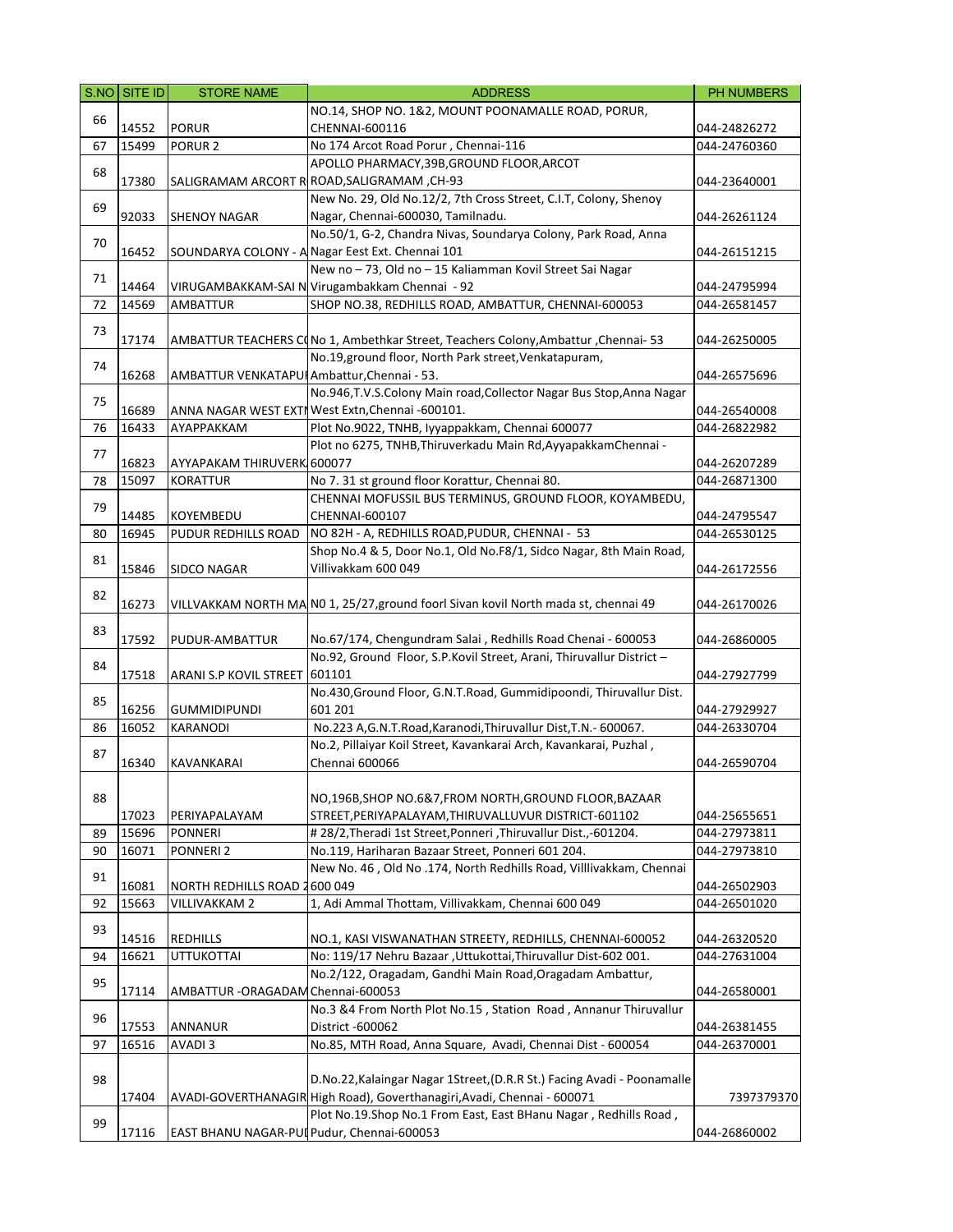|     | S.NO SITE ID | <b>STORE NAME</b>                 | <b>ADDRESS</b>                                                                                                      | PH NUMBERS                   |
|-----|--------------|-----------------------------------|---------------------------------------------------------------------------------------------------------------------|------------------------------|
|     |              |                                   | NO.12, SHANTIPURAM 2ND STREET, CTH ROAD, THIRUMULLAIVOYAL,                                                          |                              |
| 100 | 14581        | THIRUMULLAIVAYAL                  | CHENNAI-600060                                                                                                      | 044-26377444                 |
|     |              |                                   | Plot No.296, Saraswathi Nagar Main Road, Thirumulavoyal,                                                            |                              |
| 101 | 16577        | TIRUMULAVAYOL 2                   | Thiruvallur Dist - 600062.                                                                                          | 7338889036                   |
|     |              |                                   | NO 333/1 NEW NO 142 K H ROAD, AYANAVARAM, CHENNAI-600                                                               |                              |
| 102 | 15421        | <b>AYANAVARAM 2</b>               | 023                                                                                                                 | 044-26740877                 |
|     |              |                                   | NO-34/W82, GROUND FLOOR PARK ROAD ANNA NAGAR WEST                                                                   |                              |
| 103 | 17781        | ANNA NAGAR WEST EXTEEXTENTION     |                                                                                                                     | 044-26540004                 |
| 104 | 14574        | <b>KILPAUK</b>                    | NO.475-B, KILPAUK GARDEN ROAD, KILPAUK, CHENNAI-600010                                                              | 044-26461224                 |
| 105 | 15509        |                                   | KILPAUK NEW AVADI ROANo.108, New Avadi Road, Kilpauk, Chennai 600 041                                               | 044-26441375                 |
|     |              |                                   | SUSHEELAM BUILDING, NO.27B, MEDAVAKKAM TANK ROAD,                                                                   |                              |
| 106 | 14578        | MEDAVAKKAM                        | CHENNAI-600012                                                                                                      | 044-26442095                 |
|     |              |                                   | NO.68/54, MEENAMBAI SALAI, VIVIEKANANDA NAGAR,                                                                      |                              |
| 108 | 14818        | ERUKANCHERY                       | ERUKANCHERY, CHENNAI-118                                                                                            | 044-25544243                 |
|     |              |                                   | NO.10, REDHILLS ROAD VENKAT NAGAR, KOLATHUR CHENNAI-                                                                |                              |
| 109 | 14484        | KOLATHUR - 1                      | 600099                                                                                                              | 044-25564560                 |
| 111 | 15965        | <b>KOLATHUR 5</b>                 | No.27/12, Redhills Road, Kolathur, Chennai 600 099                                                                  | 044-25507040                 |
|     |              |                                   | Ground Floor, 13th Central Cross Road, MKB Nagar, Vyasarpadi,                                                       |                              |
| 112 | 16405        | MKB NAGAR                         | Chennai                                                                                                             | 044-48589558                 |
|     |              |                                   | NO.12/2, PHASE-2, T.N.H.B, MUTHUUMAIL NAGAR BLOCK,-1,                                                               |                              |
| 113 | 14575        |                                   |                                                                                                                     |                              |
|     | 15239        | MUTHAMIL NAGAR<br>THIRUVIKA NAGAR | CHENNAI-600111<br>NO.389. THIRU-VI-KA-NAGAR, SEMBIUM, CHENNAI 11                                                    | 044-25549563<br>044-25583934 |
| 116 |              |                                   |                                                                                                                     |                              |
| 107 |              |                                   |                                                                                                                     |                              |
|     | 15506        | AGARAM                            | Old No 40 New No 95 S.R.P Koil Street, Araram, Chennai-600 082                                                      | 044-26700690                 |
| 110 |              |                                   | NO.1, SRINIVASAN NAGAR, 3RD MAIN ROAD, KOLATHUR, CHENNAI-                                                           |                              |
|     | 14473        | KOLATHUR - II                     | 600099                                                                                                              | 044-26502515                 |
| 114 |              |                                   |                                                                                                                     |                              |
|     | 92047        | KANNADASAN NAGAR                  | No.6/1, Meenambal Salai, Kannadasan Nagar, Chennai-600 118.                                                         | 044-25542003                 |
| 115 |              |                                   | Plot No.4.Shop No.1, From West, Sarathy Nagar Extension, Kadappa                                                    |                              |
|     | 17113        |                                   | KOLATHUR - KADAPPA RO Road, Kolathur, Chennai -600099                                                               | 044-25650005                 |
| 117 |              |                                   | Plot No.6, Ground Floor, Vivekananda Nagar Main                                                                     |                              |
|     | 16018        |                                   | VIVEKANANDA NAGAR KIRoad, Kolathur, Chennai - 600099.                                                               | 044-26511406                 |
| 118 |              |                                   | No.12/3 (New), Sy No.32, Block No.14 (old), Senthil Nagar I Main                                                    |                              |
|     | 92040        |                                   | SENTHILNAGAR MAIN RORoad, Senthil Nagar, Kolathur Vi, Chennai-600 099.                                              | 044-26503012                 |
|     |              |                                   | NEW NO.2/1, OLD NO.58/1, GROUND FLOOR, GKM COLONY 25th                                                              |                              |
| 119 |              |                                   | STREET, (FACING JAMBULINGAM MAIN ROAD), GKM COLONY                                                                  |                              |
|     | 16901        | <b>GKM COLONY</b>                 | CHENNAI - 82                                                                                                        | 044-25500151                 |
| 120 |              |                                   | NO.116/76, MADHAVARAM HIGH ROAD, PERAMBUR, CHENNAI-                                                                 |                              |
|     | 14544        | M.H ROAD                          | 600011                                                                                                              | 044-25581870                 |
| 121 |              |                                   | Old No.36, New No.89, Vavidelu Mudali Street, Perambur, Chennai                                                     |                              |
|     | 15616        | PERAMBUR 2                        | 600 011                                                                                                             | 044-25510550                 |
| 122 |              |                                   | No.765, Thiruvottriyur High Road, Anjugam Nagar, Thiruvottriyur,<br>Chennai 600 019                                 |                              |
|     | 15704        | THIRUVOTRIYUR 2                   |                                                                                                                     | 044-25734337                 |
| 123 |              |                                   |                                                                                                                     |                              |
|     | 15148        | PERIYAR NAGAR                     | NEW NO.11, KARTHIKEYAN SALAI, PERIYAR NAGAR, CHENNAI-600082                                                         | 044-25500766                 |
| 124 | 15324        | PERIYAR NAGAR II                  | No 118, Karthikayan Salai, Periyar Nagar, Chennai 600082                                                            | 044-25500913                 |
|     |              |                                   | OLD NO 1/2 NEW NO 8, SHOP NO 1 GROUND FLOOR, KUMARAN                                                                |                              |
| 125 |              |                                   |                                                                                                                     |                              |
|     |              |                                   | NAGAR 1st CROSS STREET, KUMARAN NAGAR FACING BALAJI NAGAR<br>KOLATHUR BALAJI NAGA MAIN ROAD, PERAVALLUR, CHENNAI 99 |                              |
|     | 17621        |                                   |                                                                                                                     | 044-25565152                 |
| 126 | 16280        | MADHAVARAM                        | No.193, M.R.H Road, Madhavaram, Chennai 600 060                                                                     | 9841857401                   |
| 127 |              |                                   | NO.60/102, KAMARAJA SALAI, CHINNA SEKADU, MANALI, CHENNAI-                                                          |                              |
|     | 14532        | MANALI                            | 600068                                                                                                              | 044-25943322                 |
| 128 |              |                                   | Plot No.4378, Shop No.2, From North, Ground Floor, MMDA 1st Main                                                    |                              |
|     | 17263        | <b>MATHUR MMDA</b>                | Road, Mathur, Chennai-600068                                                                                        | 044-25555005                 |
| 129 | 14512        | N.S.C BOSE ROAD                   | NO.74, N.S.C BOSE ROAD, SOWCARPET, CHENNAI-600079                                                                   | 044-25330832                 |
| 130 |              |                                   | NEW NO .114, NO 273, SHOP NO 1 & 2 GROUND FLOOR, PAPER                                                              |                              |
|     | 17663        | PERAMBUR-3                        | MILLS ROAD SEMBIUM, PERAMBUR, CHENNAI - 11                                                                          | 044-25571007                 |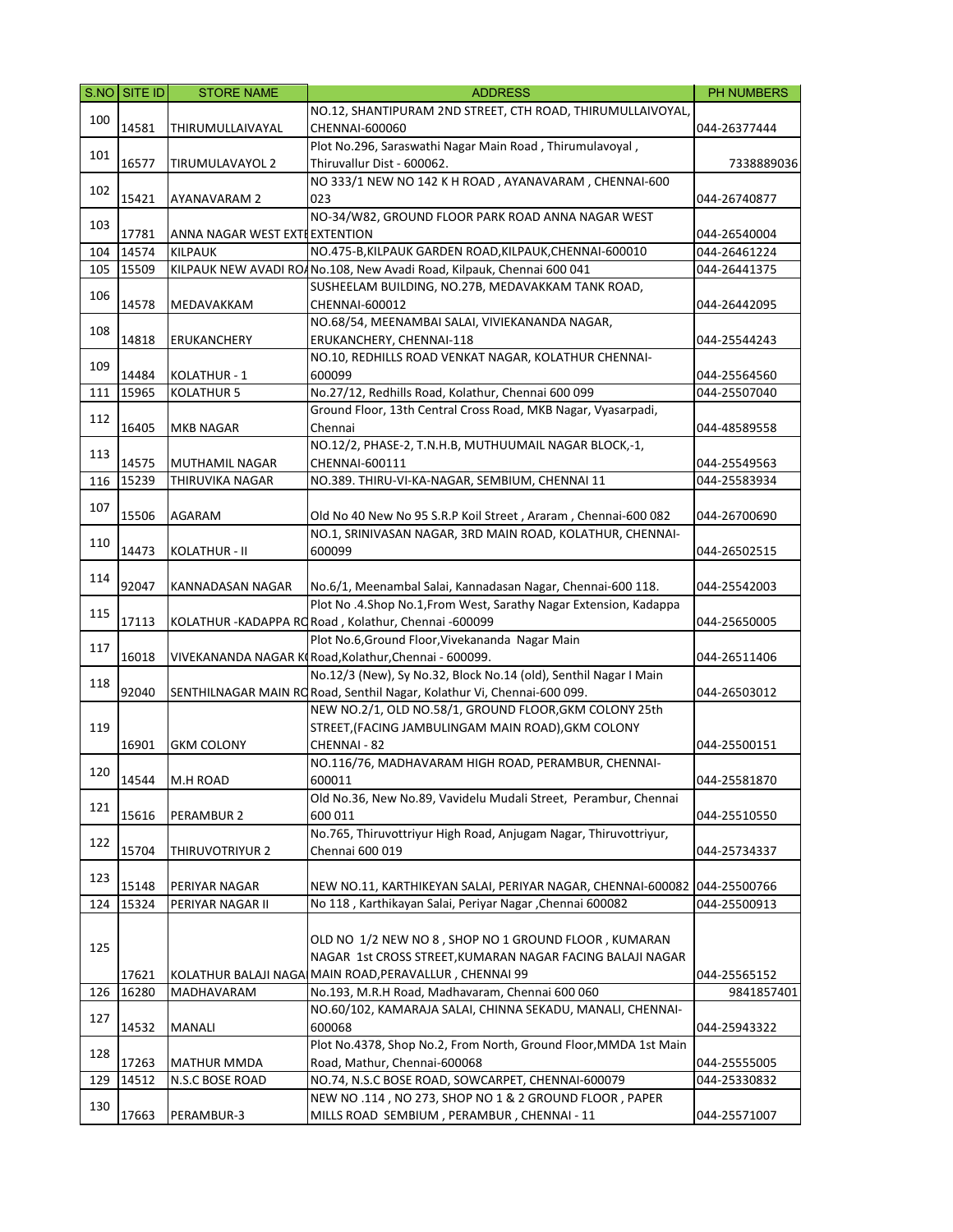|     | S.NO SITE ID | <b>STORE NAME</b>             | <b>ADDRESS</b>                                                                   | <b>PH NUMBERS</b> |
|-----|--------------|-------------------------------|----------------------------------------------------------------------------------|-------------------|
|     |              |                               | SHOP NO.1, DOOR NO.1, PAPER MILLS ROAD, PERAMBUR, CHENNAI-                       |                   |
| 131 | 14582        | PERAMBUR                      | 600082                                                                           | 044-26705720      |
| 132 | 16017        | PULIANTHOPE                   | Shop No.1, 20/104, Pulianthope High Road, Chennai 600 092                        | 044-26671397      |
|     |              |                               | No.8.Shop No.4/g.f.From South, illaya Street, Tondiarpet Chennai-                |                   |
| 133 | 17402        | TONDIARPET-ILLAYA STRI 600081 |                                                                                  | 044-29560050      |
|     |              |                               | SRINIVASA APARTMENTS, NO.101 & 102, BAJANAI KOIL CSTREET,                        |                   |
| 134 | 14435        | CHOOLAIMEDU                   | CHOOLAIMEDU, CHENNAI-94                                                          | 044-23613623      |
| 135 | 15465        | CHOOLAIMEDU 2                 | No.26, Anna Nedumpathai, Choolai Medu Chennai-94                                 | 044-23611619      |
|     |              |                               | Old Door No.54-A, New Door No.76, Present Door No.61, Choolaimedu                |                   |
| 136 | 92019        |                               | CHOOLAIMEDU HIGH RO High Road, Chennai-600094                                    | 044-24720115      |
|     |              |                               | PLOT NO.30, DOOR NO.16, RAILWAY COLONY, 3RD STREET, NELSON                       |                   |
| 137 | 14497        | RAILWAY COLONY                | MANIKAM RAOD, AMINJIKARAI, CHENNAI-600029                                        | 044-23743132      |
| 138 | 14608        | ADYAR I.I.T                   | APOLLO PHARMACY, IIT HOSPITALS, ADYAR, CHENNAI-600036                            | 044-22578336      |
|     |              |                               | No.6, Gandhi Road, Alwarthirunagar, Valasaravakkam, Chennai 600                  |                   |
| 139 | 15621        | ALWARTHIRUNAGAR 2             | 087                                                                              | 044-23770460      |
|     |              |                               | Plot No.146, Shop No.3, Porur Garden Phase-I, Vanagaram Main                     |                   |
| 140 | 17177        | PORUR GARDEN                  | Road, Vanagaram, Chennai-600095.                                                 | 044-23862001      |
| 141 | 16579        |                               | R K SALAI, VALSARVAKKA No.75, R.K.Salai, Valasaravakkam, Chennai - 600087        | 044-24860050      |
|     |              |                               | No-2,(1/2) Ground floor dasarathapuram 1St street Dasarathapuram                 |                   |
| 142 | 16005        | DASARATHAPURAM                | ,saligramam chennai-93                                                           | 044-23762420      |
|     |              |                               | PLOT NO.62, SSD OIL MILL ROAD, IYYAPPANTHANGAL, CHENNAI-                         |                   |
| 143 | 14527        | IYAPANTHANGAL                 | 600056                                                                           | 044-26791619      |
|     |              |                               |                                                                                  |                   |
| 144 | 15907        | IYAPANTHANGAL 2               | No.2/42, Vanniyar Mettu Street, Iyyapanthangal, Chennai -600056                  | 044-26791989      |
|     |              |                               | No.B, Flat G-1, Shop No.1 from South , M.S. Nagar, Senthurpuram                  |                   |
| 145 | 17401        | KATTUPAKKAM                   | Main Road, Kattupakkam, Chennai -600056                                          |                   |
|     |              |                               | Plot No:52 A, Kundrathur Road 24th to 130, Kumananchavadi,                       | 044-26790070      |
| 146 |              |                               |                                                                                  |                   |
|     | 16517        | KUMANANCHAVADI                | Chennai - 600056                                                                 | 044-26790020      |
| 147 |              |                               | RAAMPERI ENCLAVE, 53& 54, KUMARAN COLONY MAIN ROAD,                              |                   |
|     | 14557        | KUMARAN COLONY                | VADAPALANI, CHENNAI-600026                                                       | 044-23620434      |
| 148 |              |                               | Plot no .123, Shop No.1 & 2 From North, Facing 40 feet road,                     |                   |
|     | 17554        |                               | PORUR-LAKSHMI NAGAR Lakshmi Nagar Extn, 3rd Main Road, Porur, Chennai--600116    | 044-24763727      |
| 149 |              |                               |                                                                                  |                   |
|     | 14545        | SALIGRAMAM                    | NO.24, ARUNACHALAM ROAD, SALIGRAMAM, CHENNAI-600093                              | 044-23767320      |
| 150 | 16451        | SALIGRAMAM 3                  | No.1, Abusali Street, Saligramam, Chennai 600093                                 | 044-23767255      |
|     |              |                               |                                                                                  |                   |
| 151 |              |                               | No.77/29, RajendraPrasad road Asthinapuram, Chennai 600 044                      |                   |
|     | 15918        | ASTHINAPURAM                  |                                                                                  | 044-22235572      |
| 152 |              |                               | NEW NO.22, OLD NO.79, ANNA STREET, CHITLAPAKKAM, CHENNAI-                        |                   |
|     | 14501        | CHITLAPAKKAM                  | 600092                                                                           | 044-22235571      |
|     |              |                               |                                                                                  |                   |
| 153 |              |                               | Municipal No.70, Survey No.173 to 180, Plot No.307, Nemilicherry                 |                   |
|     | 92020        | <b>CHROMPET</b>               | High Road, Bharathipuram Chrompet, Chennai-600 044, Tamilnadu.                   | 044-22650129      |
| 154 | 16065        | <b>HASTHINAPURAM 2</b>        | Shop No.C, 9/25, Rajendra Prasad Road, Chennai 44                                | 044-22231502      |
| 155 |              |                               | No.2/83, Alagiri Street, Santhoshpuram, Vengai Vasal, Chennai -                  |                   |
|     | 15871        | SANTHOSHAPURAM                | 600073                                                                           | 044-22782120      |
| 156 |              |                               | No.1, Sarvamangala Nagar, 1st Main Road, Chitlapakkam, Chennai -                 |                   |
|     | 16412        | SARVAMANGALA NAGAR 600064     |                                                                                  | 044-22236396      |
| 157 |              |                               | Survey No.151/2C/4A, Door No.4 A, Camp Road, (Agaram                             |                   |
|     | 17007        | SELAIYUR- CAMP ROAD           | Road), Selaiyur, Chennai-600073.                                                 | 044-22290008      |
| 158 |              |                               | No.1 Thirukural Street, Facing Kamarajapuram Main Road,                          |                   |
|     | 17456        | SEMBAKKAM                     | Sembakkam, Chennai-600073                                                        | 044-22270005      |
| 159 |              |                               | NO.56/1, MOHANAPURI 4TH STREET, BRINDAVAN NAGAR MAIN                             |                   |
|     | 14502        | ADAMBAKKAM - 1                | ROAD, CHENNAI-88                                                                 | 044-22533811      |
| 160 |              |                               |                                                                                  |                   |
|     | 92035        |                               | ADAMBAKKAM-II (NGO QD.No.2 B, Ganesh Salai, N.G.O.Colony, adambakkam, chennai-88 | 044-22441236      |
|     |              |                               | NO 8 A, SHOP NO 1, FROM EAST, GROUND FLOOR, FACING                               |                   |
| 161 |              |                               | KAMAKOTTI NAGAR MAIN ROAD, KAMAKOTTI NAGAR 1ST STREET,                           |                   |
|     | 17102        |                               | PALLIKARANAI KAMAKOT KAMAKOTTI NAGAR PALLIKARANAI, CHENNAI 600100                | 044-22461014      |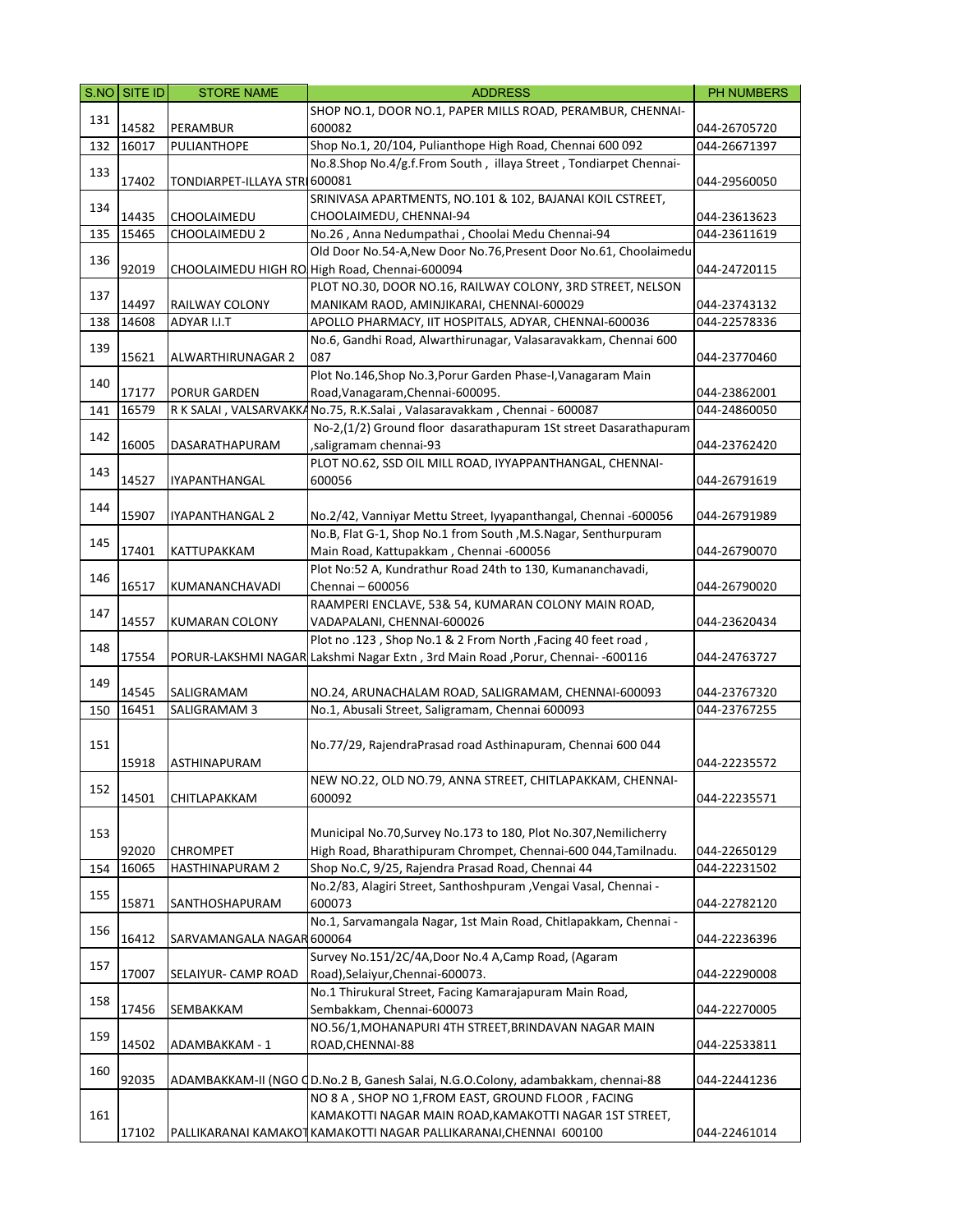|     | S.NO SITE ID | <b>STORE NAME</b>                | <b>ADDRESS</b>                                                                            | PH NUMBERS   |
|-----|--------------|----------------------------------|-------------------------------------------------------------------------------------------|--------------|
|     |              |                                  |                                                                                           |              |
| 162 | 16042        | PERUMBAKKAM                      | No.139, Perumbakkam Main Road, Pudhur Nagar, Chennai 100                                  | 044-22771016 |
|     |              |                                  | PLOT NO.82, GROUND FLOOR, WEST FACING, INDIRA PRIYADHARSHINI                              |              |
| 163 | 16974        | PERUMBAKKAM 2                    | NAGAR, PERUMBAKKAM CHENNAI 60010                                                          | 9384879474   |
|     |              |                                  | Plot No.7, Rice Mill Road, Jaladian pettai Medavakkam, Chennai-                           |              |
| 164 | 16943        | RICE MILL ROAD-MEDAV 600100.     |                                                                                           | 044-22460046 |
|     |              |                                  | NO.11, VOC STREET, CHENGALPET, KANCHIPURAM(DIST), CHENNAI-                                |              |
| 165 | 14465        | CHENGALPATTU                     | 603001                                                                                    | 044-27422810 |
|     |              |                                  | No.8/74, GROUND FLOOR, Dimma Raja Kulam GST road, Chengapattu -                           |              |
| 166 | 16437        | <b>CHENGALPATTU 2</b>            | 603001                                                                                    | 044-27430777 |
| 168 | 15198        | MADURANTAGAM                     | NO.150, SOANMBEDU ROAD, MADHURANDAGAM-602306                                              | 044-27554766 |
|     |              |                                  |                                                                                           |              |
| 169 |              |                                  | No.256, Shop No.2,3 and 4, From South, Ground Floor, Vandhavasi                           |              |
|     | 17011        | MELMARUVATHUR                    | Salai, Sothupakkam, Melmaruvathur, Kancheepuram District -603319                          | 044-24797412 |
|     |              |                                  | No.25, Shop No.1, From South, Ground Floor, Kavarai                                       |              |
| 170 | 17252        | THIRUKAZHUKUNDRAM                | Street, Thirukazhukundram, Kancheepuram District - 603109                                 | 044-27447929 |
|     |              |                                  |                                                                                           |              |
| 171 | 17295        |                                  | PERUMBAKKAM ONLINE   1st floor , 82, South facing Indra priyadharshini nagar, Perumbakkam | 7338885005   |
|     |              |                                  | Shop No. 1.2&3 From North No.133 Gst Road, Guduvancheri,                                  |              |
| 172 | 17551        | <b>GUDUVANCHERI</b>              | Cengalpattu District- 603202                                                              | 044-27466001 |
|     |              |                                  | NO.11,A, SHOP NO.2 and 3 VANDALUR to KELAMBAKKAM                                          |              |
| 173 |              |                                  | RD, KANDIGAI, CHENGALPATTU TALUK, CHENGALPATTU                                            |              |
|     | 17588        | <b>KANDIGAI</b>                  | DISTRICTPINCODE.600127                                                                    | 044-27477855 |
|     |              |                                  | BLOCK NO.1, 33/4, SEKLAR STREET, NH:1, MARAIMALAI NAGAR,                                  |              |
| 174 | 14511        | MARAIMALAI NAGAR                 | CHENNAI-603209                                                                            | 044-27453636 |
|     |              |                                  | Plot No.5, Block -b, NH-II Extension Pavendhar Salai, Marimalai Nagar                     |              |
| 175 | 17117        | <b>MARAIMALAI NAGAR 2</b>        | Kanchipuram Dist -603209                                                                  | 044-27455004 |
|     |              |                                  | No.1-B, Shop No.1 From North, Perumal Nagar, Old                                          |              |
| 176 | 17176        | OLD PALLAVARAM                   | Pallavaram, Chennai-600117.                                                               | 044-22477007 |
| 177 | 16414        | <b>SP KOVIL</b>                  | 5/44, Singaperumal kovil, G.S.T road, chennai - 603204                                    | 044-27463990 |
| 178 | 15111        | ZAMIN PALLAVARAM                 | NO.50B, DARGA ROAD, ZAMIN PALLVARAM, CHENNAI-600043                                       | 044-22662223 |
| 181 | 15966        | ANAKAPUTHUR                      | No.27, J N Road, Anakaputur, Chennai 600 070                                              | 044-22483693 |
| 182 | 16066        |                                  | CHROMPET-CLC WORK R No.9, C.L.C Works Road, Chrompet, Chennai 44                          | 044-22381210 |
| 183 | 15757        | PALLAVARAM 2                     | 5/16, A Pillaiyar Koil Street Pallavaram Ch 43                                            | 044-22641897 |
| 184 | 15891        |                                  | PALLAVARAM RLY STATION0.16/44, Railway Station Road, Pallavaram, Chennai 43               | 044-22642764 |
| 185 | 16053        | PAMMAL <sub>2</sub>              | No.2A, Kalaignar Road, Anna Nagar, Pammal, Chennai                                        | 044-22642400 |
|     |              |                                  | Servey No.23/1.Plot No14 Pozhichalur Main Road, Pammal, Chennai                           |              |
| 186 | 17118        | PAMMAL-POZHICHALUR-600075        |                                                                                           | 044-22630001 |
|     | 187 17003    |                                  | PAMMAL-ANNA SALAI Plot No.3, Door No.11 A, Anna Salai, Pammal, Chennai-600075.            | 044-22480007 |
|     |              |                                  | No.10/124, Pozhichalur Main Road, Agastheeswara Nagar,                                    |              |
| 188 | 16411        | POZICHALLUR                      | Pozhichalur, Chennai 600074                                                               | 044-22630545 |
|     |              |                                  | Shop No.3&4, Plot No.5, Sankar Nagar Main Road Stage 3, Gandhi                            |              |
| 189 | 16958        |                                  | SANKAR NAGAR-PAMMA Road, Pammal, Chennai-600075.                                          | 044-22480048 |
|     |              |                                  | NO:2/791 SHOP NO,1,From North, BHEL Nagar Main road                                       |              |
| 190 | 16911        |                                  | BHEL NAGAR MEDAVAKK vadakkupattu salai, Medavakam chennai 600100                          | 044-22771499 |
|     |              |                                  | Survey No.60,61/2,62/1,62/2,64/1,65/1,Shop No.3&4,                                        |              |
| 191 | 17369        | <b>JALLADIANPETTAI</b>           | Veerathamman Koil Street, Jaladianpet, Chennai -600100                                    | 044-43554050 |
|     |              |                                  | No:12/486 Ground Floor, Mambakkam Main Road, Medavakkam                                   |              |
| 192 | 92015        | MEDAVAKKAM MAMBAK Chennai 600100 |                                                                                           | 044-22770086 |
|     |              |                                  | Servay No.746/1, Plot No.92, Padmavathi Nagar 1'st Main                                   |              |
| 193 | 17112        |                                  | PADMAVATHI NAGAR -M Road, Madambakkam Main Road, Cheenai-600126                           | 044-22290020 |
|     |              |                                  | Survey No.559/20B, 71, Ground Floor, 1st Main Road, Perumbakkam,                          |              |
| 194 | 17406        | PERUMBAKAM-3                     | Chennai - 600100                                                                          | 044-42869904 |
|     |              |                                  | No.8/202A, Shop No.3&4 From North nookampalayam Main                                      |              |
| 195 | 17370        |                                  | PERUMBAKKAM-NOOKAIRoad, Perumbakkam Chennai--600131                                       | 7305022995   |
|     |              |                                  |                                                                                           |              |
| 196 |              |                                  | No.2/466, Shop No.1, From North, Ground Floor, Ottiambakkam                               |              |
|     | 16538        | SITHALAPAKKAM                    | Main Road, Jaya Nagar, Sithalapakkam, Chennai - 600126                                    | 044-22770085 |
|     |              |                                  |                                                                                           |              |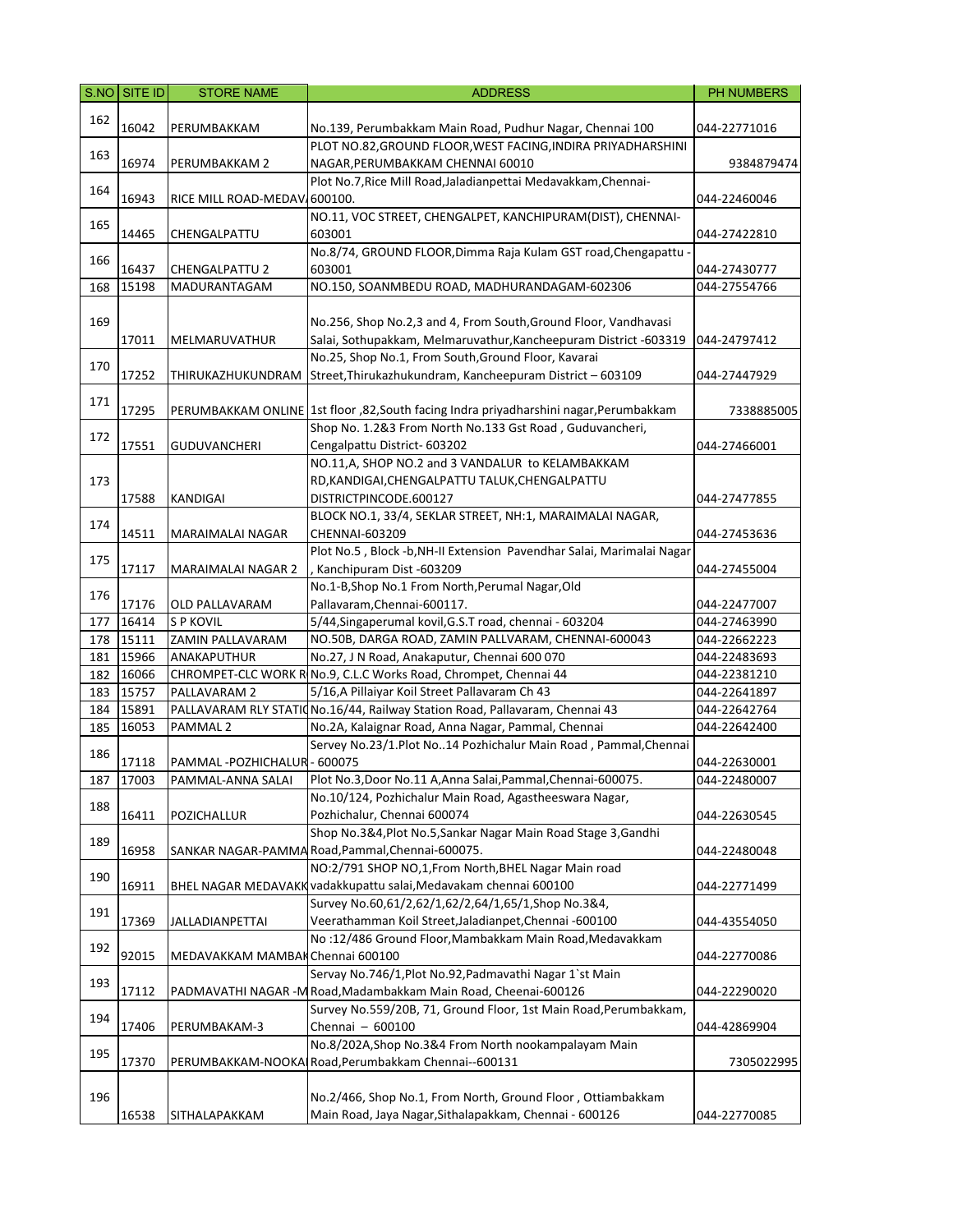|     | $SNO$ SITE ID | <b>STORE NAME</b>                      | <b>ADDRESS</b>                                                              | PH NUMBERS   |
|-----|---------------|----------------------------------------|-----------------------------------------------------------------------------|--------------|
|     |               |                                        | P.No.197, Shop No.1 From East, Mambakkam Main Road, TNHB                    |              |
| 197 | 17343         |                                        | SITHALAPAKKAM-MAMB colony, Sithalapalkkam, Chennai-600131                   | 7305022994   |
|     |               |                                        | Old no:22, new no:53, ground floor, janarthan street, R.A                   |              |
| 198 | 16078         |                                        | CREDIT CENTER SANTHOI puram, Mandaveli park, Chennai-28                     | 044-24954926 |
|     |               |                                        | NO.690, ANNA SALAI, GROUND FLOOR, BHEL OFFICE, PERIYAR                      |              |
| 199 | 14591         | <b>BHEL</b>                            | BUILDINGS, NADANAM, CHENNAI-600035                                          | 044-24316028 |
|     |               |                                        |                                                                             |              |
| 200 |               |                                        | Shop no.29, Medavakkam Main Road (East), Keelkattalai, Chennai              |              |
|     | 15671         | KEELKATTALAI 2                         | 600 117                                                                     | 044-22471263 |
| 201 |               |                                        | Plot.478 A & 464, Ramnagar South Bazaar Road, Madipakkam                    |              |
|     | 16294         | MADIPAKKAM - RAMNAC, Chennai - 600091. |                                                                             | 044-22581497 |
| 202 |               |                                        | Shop No.1&2, Door No.1, Aathi Street, Velachery Main Road,                  |              |
|     | 16255         |                                        | MADIPAKKAM - VELACHE Madipakkam, Chennai 600 091                            | 044-22580018 |
|     |               |                                        | NO.30, VELACHERY MAIN ROAD, SADHASIVA NAGAR, MADIPAKKAM,                    |              |
| 203 | 14481         | MADIPAKKAM -II                         | CHENNAI-91                                                                  | 044-22582556 |
|     |               |                                        | Shop No.4 (from south), No.1 & 2, Medavakkkam Main Road,                    |              |
| 204 | 16114         |                                        | MADIPAKKAM KOOT ROAMadipakkam Kutt Road, Madipakkam, Chennai - 91.          | 044-22244116 |
| 205 | 16072         | ULLAGARAM                              | Plot No.11, Medavakkam Main Road, Ullagaram, Chennai 91                     | 044-22245006 |
|     |               |                                        | NO.43/4, METTUPALAYAM STREET, MADUVINKARAI, GUINDY, CHENNAI-                |              |
| 206 | 15050         | MADUVINKARAI                           | 600032                                                                      | 044-22440451 |
|     |               |                                        | New No.13, Old No.5, Shop No.3, MGR Road, Nanganallur, Plot                 |              |
| 207 |               |                                        |                                                                             |              |
|     | 92016         | NANGANALLUR                            | No.A34, Saidapet Taluk, Chennai-61                                          | 044-22242106 |
| 208 |               |                                        |                                                                             |              |
|     | 92038         | NANGANALLUR                            | No.6, 3rd Main Road, T.G.Nagar, Nanganallur, Chennai-600 061.               | 044-22670129 |
| 209 | 15392         | NANGANALLUR 3                          | OLD NO:13,1ST MAIN ROAD, NANGANALLUR, CHENNAI                               | 044-22243970 |
| 210 | 14509         | NANGANALLUR - II                       | NO.9,46TH STREET, NANGANULLUR, CHENNAI-600061                               | 044-22243925 |
| 211 |               |                                        | SHOP NO.07, DOOR NO.11, 4TH MAIN ROAD, NANGANALLUR, CHENNAI-                |              |
|     | 14542         | NANGANALUR-1                           | 600061                                                                      | 044-22247455 |
|     |               |                                        |                                                                             |              |
| 212 | 15611         | NANGANALUR 4                           | 100/1, Hindu Colony, M G R Road, Nanganallur, Chennai 600 061               | 044-22241077 |
| 213 | 16515         |                                        | KAMARAJ STREET - TARA No.16/P313, Kamaraj Street, Tharamani, Chennai 600113 | 9710058458   |
|     |               |                                        | 3A, shop no.1 ground floor, Taramani 100 Feet Road, Velachery,              |              |
| 214 | 16341         | TARAMANI LINK ROAD                     | Chennai 42                                                                  | 044-22431218 |
|     |               |                                        | NO:1, SONI NAGAR, 1ST ST., SHOP NO:B, OLD NO:2, VELACHERY,                  |              |
| 215 | 92010         | VELACHERRY                             | <b>CHENNAI 600042</b>                                                       | 044-22430151 |
|     |               |                                        | OLD NO:1A, NEW NO:2, KARNAM ST., VELACHERY, CHENNAI -                       |              |
| 216 | 15438         | <b>VELACHERY 2</b>                     | 600042                                                                      | 044-22434701 |
|     |               |                                        | Portion A, plot No46, Ground floor, 7th Street, Tansi Nagar,                |              |
| 217 | 15619         |                                        | VELACHERY TANSI NAGAI Velacherry, Chennai 600 042                           | 044-22432188 |
|     |               |                                        |                                                                             |              |
| 218 |               |                                        | No.2(19), Shop No.1, Vijaya Nagar 3rd Main Road, Vijaya Ngar,               |              |
|     | 17119         |                                        | VELACHERY - VIJAYA NAG Velachery East, Chennai-600042.                      | 044-22590002 |
| 219 | 14868         | ALANDUR                                | NO.446, MKN ROAD, ALANDUR, CHENNAI-600016                                   | 044-22332444 |
| 220 |               |                                        | NO:2/461.Raja Tower, Shop No:1 North Madavakkam, Main                       |              |
|     | 17256         | KOVILAMBAKKAM 2                        | Road, Kovilambakkam, Chennai-6000117                                        | 044-22680001 |
| 221 |               |                                        | No.109, Ground Floor, Velachery Main Road, Pallikaranai, Chennai-           |              |
|     | 16819         | PALLIKARANAI                           | 600100                                                                      | 044-22391688 |
|     |               |                                        | No 182, Shop No.1, Ground floor, Velachery Main Road, Pallikaranai          |              |
| 222 | 16990         | PALLIKARANAI 2                         | Chennai 600100.                                                             | 044-22462826 |
|     |               |                                        | No.2/40, 200 Feet Road, Redial Salai, Viduthalai Nagar, S.Kolathur,         |              |
| 223 | 16410         | S KOLATHUR                             | Chennai 600117                                                              | 044-22680603 |
|     |               |                                        | Plot.157b, Bhavani Street, (Dr. Ambedkar                                    |              |
| 224 | 16892         | S.KOLATHUR 2                           | Salai), S. Kolathur, Kovilambakkam, Chennai-600129.                         | 9384674126   |
|     |               |                                        | Old No.261 (New No.180), Velachery Main Road, East Tambaram,                |              |
| 225 | 15751         | EAST THAMBARAM                         | Chennai 59                                                                  | 044-22391441 |
|     |               |                                        | NO.2, KVIC NAGAR, VELACHERY MAIN ROAD, GOWRIVAKKAM,                         |              |
| 226 | 14776         |                                        | CHENNAI-73                                                                  |              |
|     |               | GOWRIWAKKAM                            |                                                                             | 044-22781444 |
| 229 |               |                                        | OLD NO.198, VALAYAPATHY STREET, GANESH NAGAR, SELAIYUR,                     |              |
|     | 15291         | MAHALAKSHMI NAGAR/ (CHENNAI-600073.    |                                                                             | 044-22270070 |
| 230 |               |                                        | NO.7A, 7B, RAGAVENDRA NAGAR, RAJAKILPAKKAM, CHENNAI-                        |              |
|     | 14534         | RAJAKILPAKKAM                          | 600073                                                                      | 044-22281514 |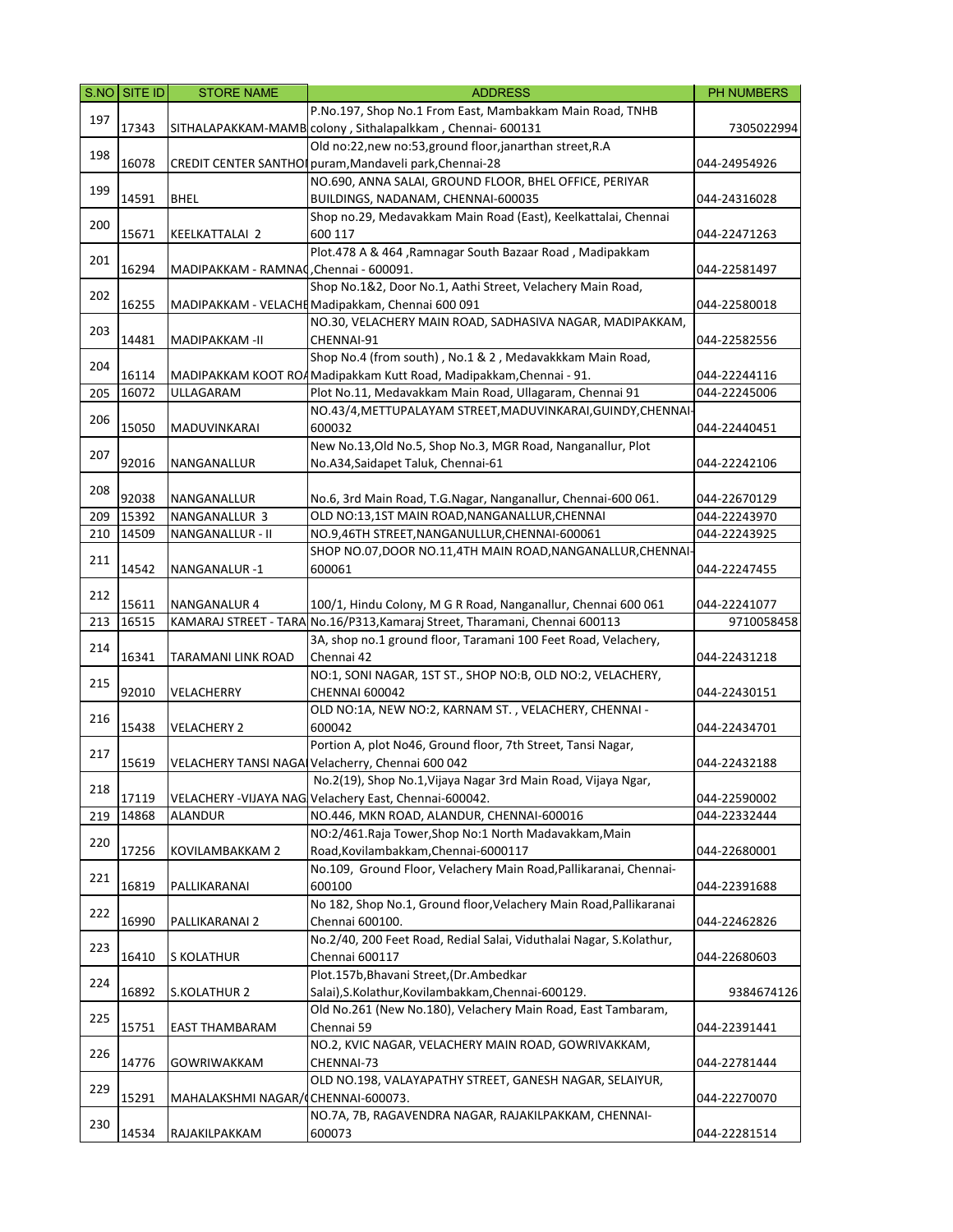|     | S.NO SITE ID   | <b>STORE NAME</b>                | <b>ADDRESS</b>                                                                                                                  | <b>PH NUMBERS</b>            |
|-----|----------------|----------------------------------|---------------------------------------------------------------------------------------------------------------------------------|------------------------------|
|     |                |                                  | Shop No.1, No.2/45-A/G3 -G4, Ground Floor, Thirumalai Nagar Extn                                                                |                              |
| 232 | 16536          |                                  | THIRUMALAI NAGAR NOI, Hasthinapuram, Chennai - 600064                                                                           | 044-22233122                 |
| 227 | 92052          | <b>KVK NAGAR (SELAIYUR)</b>      | No.8, Shop No.1, KVK Nagar, Selaiyr, Chennai-600073.                                                                            | 044-22290635                 |
| 228 |                |                                  | No.7 B, Sri Maruthi Nagar, (Madambakkam Main                                                                                    |                              |
|     | 16940          | MADAMBAKKAM                      | Road), Madambakkam, Chennai-600126.                                                                                             | 044-22280008                 |
|     |                |                                  |                                                                                                                                 |                              |
| 231 |                |                                  | Survey No.380/1, Door No.2, (Shop No.2), Plot No.12, Renganathan                                                                |                              |
|     | 15854          |                                  | SELAYUR AGARAM HIGH Nagar, Agaram Main Road, Selaiyur, Chennai 600 073                                                          | 044-22294787                 |
| 233 |                |                                  | Shop Nos, G1 & G2, Door Nos, 366 & 367, Ruby Commercial, Ayyanar                                                                |                              |
|     | 16960          | THIRUVANCHERY                    | Street, Agaram Main Road, Thiruvanchey, Chennai-600126.                                                                         | 044-29872004                 |
|     |                |                                  | No.3/45, Main Road (Rajiv Gandhi Salai), OMR, Kelambalkam,                                                                      |                              |
| 234 | 15960          | KELAMBAKKAM                      | Kanchipuram dist.- 603103                                                                                                       | 044-27475055                 |
|     |                |                                  |                                                                                                                                 |                              |
| 235 |                |                                  | Servay number No.131/2,131/6,198/43, Keliamman Kovil Street, Sri                                                                |                              |
|     | 16878          | KELAMBAKKAM 2                    | Ganapathi Towers, Kelambakkam, Kanchipuram Dist-603103.                                                                         | 044-27475007                 |
| 289 |                |                                  | Plot No.3D, Shop No 1&2.KTK Town, Kalaignar Karunanithi Salai,                                                                  |                              |
|     | 17047          |                                  | K K SALAI- SHOLINGANAL Sholinganallur, Chennai - 600119                                                                         | 044-24500006                 |
| 290 | 14586          | NEELANGARAI                      | NO.4/74,ECR RAOD, NEELANKARAI, CHENNAI-600041                                                                                   | 044-24494888                 |
|     |                |                                  | Flat No.A-(Shop-1(B), Block-A, "ELEGANTS                                                                                        |                              |
| 291 |                |                                  | PINNACLE", Nunkampalayam Link Road, Semmancheri, Chennai-                                                                       |                              |
|     | 16962          | <b>SEMMANCHERI</b>               | 600119.                                                                                                                         | 044-29864336                 |
| 292 |                |                                  |                                                                                                                                 |                              |
| 236 | 16886<br>15713 | SHOLINGANALLUR<br><b>NAVALUR</b> | New No.13 Old No.8, M.G.R.Street, Sholinganallur, Chennai-600119.<br>No.292, Main Road, Navalur, Chengalpat 603 103             | 044-24500005<br>044-27435180 |
|     |                |                                  |                                                                                                                                 |                              |
|     |                |                                  | NO 1/141, GROUND FLOOR, SHOP NO-02 FROM NORTH, (RAJIVGANDHI                                                                     |                              |
| 237 |                |                                  | SALAI) MAIN ROAD, PADUR, KELAMBAKKAM, CHENGALPATTU                                                                              |                              |
|     | 16533          | PADUR <sub>2</sub>               | TAULK, KANCHIPURAM 603103                                                                                                       | 044-48562029                 |
|     |                |                                  | No. D-3/103, ground floor, m.k stalin street, palavakkam, periyar                                                               |                              |
| 238 | 16458          | PALAVAKKAM                       | salai, chennai 600041                                                                                                           | 044-24923883                 |
| 240 |                |                                  | No.4/72, Thalambur Main Road, Mullai                                                                                            |                              |
|     | 16959          | THALAMBUR                        | Nagar, Thalambur, Kancheepuram Dist-600130.                                                                                     | 7358016841                   |
|     |                |                                  |                                                                                                                                 |                              |
| 241 |                |                                  | 267/12,267/13 WEST MADA STREET (OLDMAHABALIPURAM ROAD                                                                           |                              |
|     | 17271          | THIRUPORUR                       | ), THIRUPORUR KANCHEEPURAM DISTRICT, PIN CODE:603110                                                                            | 044-27445004                 |
| 242 |                |                                  | No.5, Shop No.2 From South, 5th Cross Street, (Anand Nagar 1st Main                                                             |                              |
|     | 17175          |                                  | THORAIPAKKAM - ANANI Road), Anand Nagar, Thoraipakkam, Chennai-600097.<br>APOLLO PHARMACY, DHANDAPANI STREET, T.NAGAR, CHENNAI- | 044-24560006                 |
| 243 | 14536          | DHANDAPANI STREET                | 600017                                                                                                                          | 044-24310145                 |
|     |                |                                  |                                                                                                                                 |                              |
| 244 |                |                                  | No.8/211,, SHOP NO.2, GROUND FLOOR, BAZAAR MAIN ROAD,                                                                           |                              |
|     | 17624          | PADAPPAI                         | PADAPPAI, KUNDRATHUR Taluk Kancheepuram District -601301                                                                        | 044-27174282                 |
|     |                |                                  | Shop No 1, Old No: 62A, New No 62 A, Jeenes Road, Saidapet, Chennai-                                                            |                              |
| 245 | 15792          | SAIDAPET JEENES ROAD             | 600015                                                                                                                          | 044-24348511                 |
| 246 | 14564          | SAIDAPET-BAZAR                   | NO.11/2-1, BAZZAR STREET, SAIDAPET, CHENNAI-600015                                                                              | 044-24349956                 |
|     |                |                                  |                                                                                                                                 |                              |
| 247 |                |                                  | APOLLO PHARMACY, NO.39, SRINIVASAPURAM. THIRUVANMYUR                                                                            |                              |
|     | 14528          | THIRUVANMIYUR-1                  | CHENNAI-600041                                                                                                                  | 044-24511047                 |
| 248 |                |                                  | shop No 2 & 3, Plot No B-9/A2, Second Main Road Thiruvalluvar                                                                   |                              |
|     | 15437          | THIRUVANMIYUR 3                  | Nagar, Thiruvanmiyur, Chennai-600 041                                                                                           | 044-24513362                 |
| 249 | 14522          | THIRUVANMIYUR -II                | NO.14/1, NORTH MADA STREET, THIRUVANMYUR, CHENNAI-600041                                                                        | 044-24420566                 |
|     |                |                                  | H.No.Old Door No: 31, New Door No:37, Puliyur 2nd main Road,                                                                    |                              |
| 250 | 92006          |                                  | TRUSTPURAM, CHENNAI Trustpuram, Kodambakkam, Chennnai-24                                                                        | 044-24840114                 |
| 251 | 15135          | <b>WEST JONES ROAD</b>           | OLD NO.40, NEW NO.122, JONES ROAD, SAIDAPET, CH. 15                                                                             | 044-23811103                 |
|     |                |                                  | NO.1/620, Rajiv Gandhi Road, (Old Mahabalipuram                                                                                 |                              |
| 252 | 16688          | THORAIPAKKAM 2                   | Road), Venkateswara Nagar, Thuraipakkam, Chennai-600097.                                                                        | 044-24960009                 |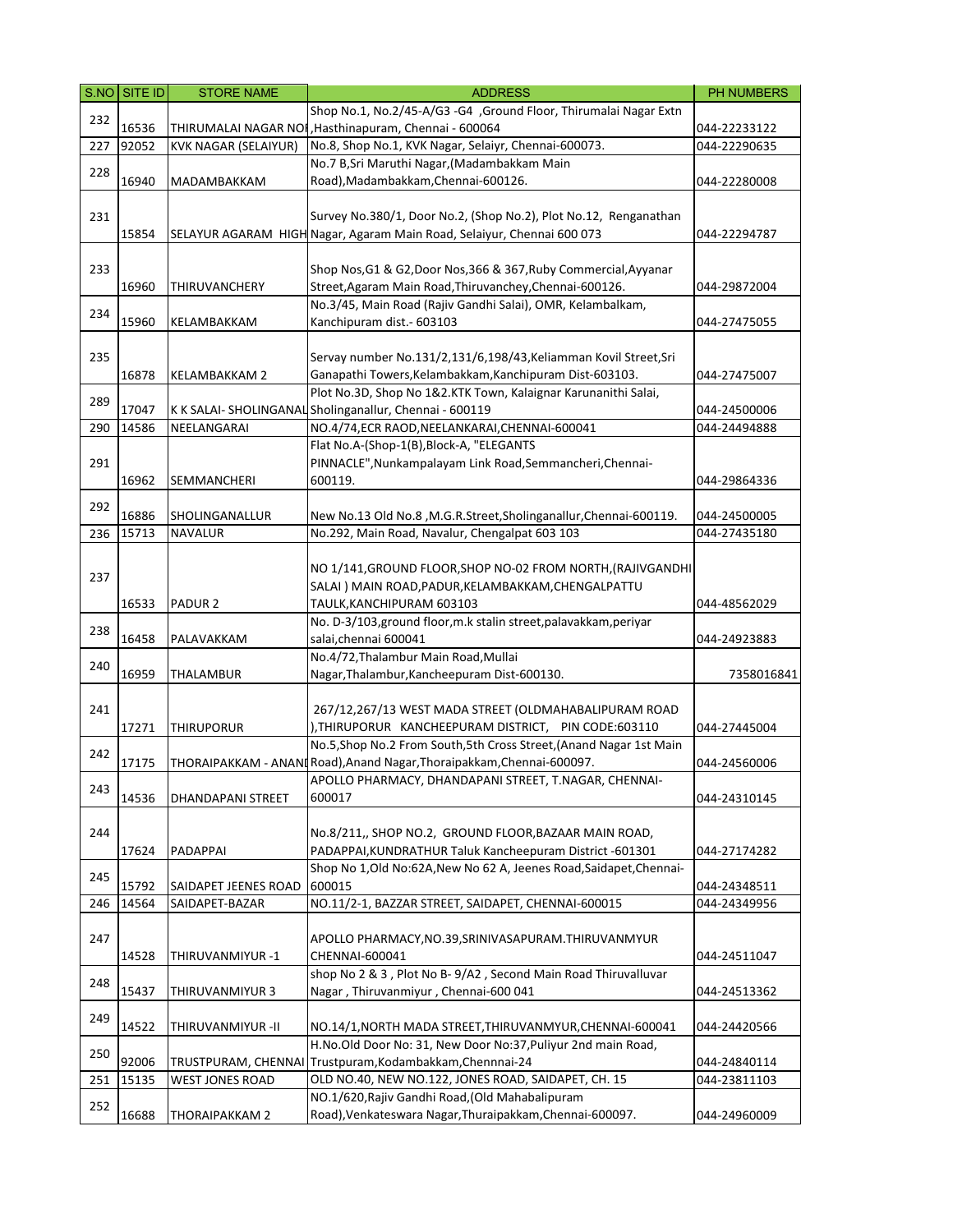|     | S.NO SITE ID | <b>STORE NAME</b>       | <b>ADDRESS</b>                                                                                                | PH NUMBERS   |
|-----|--------------|-------------------------|---------------------------------------------------------------------------------------------------------------|--------------|
|     |              |                         | No.138 Shop NO.1 From South, Kumaran Kudil, Mettukuppam                                                       |              |
| 253 | 17552        |                         | THORAIPAKKAM-METTUI Thoraipakkam Chennai-600097                                                               | 044-24582322 |
|     |              |                         | No.2/354-A, Shop No.1 From West, Subbarayan Nagar 1'st Street,                                                |              |
| 254 | 17235        |                         | THORAIPAKKAM-SUBBARThoraipakkam, Chennai-600097                                                               | 044-24960003 |
| 255 |              |                         | NO.2/27, OLD MAHABALIPURAM                                                                                    |              |
|     | 14529        | THURAIPAKKAM            | OGGIYAM, THORAIPAKKAM, CHENNAI-600096                                                                         | 044-24963655 |
| 256 | 14794        | <b>ASHOK NAGAR - II</b> | NO.29/26, KAMARAJ SALAI, ASHOK NAGAR, CHENNAI-83                                                              | 044-23661615 |
| 257 |              |                         | shop-1, 77/14 (64/G1) Ground Floor, Ashok Nagar 12 th Avenue,                                                 |              |
|     | 16427        |                         | ASHOK NAGAR 12TH AVE Ashok Nagar, Chennai: 600083                                                             | 044-24745946 |
|     |              |                         |                                                                                                               |              |
| 258 |              |                         | No.61 (New), No. 54 (Old), Block No.72, Plot No.B-224, Sy No.12, 12th                                         |              |
|     | 92042        | <b>ASHOK NAGAR-II</b>   | Avenue, Ashoknagar Housing Scheme, Ashoknagar, Chennai-600 083.                                               | 044-24700120 |
| 259 |              |                         | Shop No.3, No.23, Ambal Nagar Main Road, Ekattuthangal, Guindy,                                               |              |
|     | 16381        | EKATTUTHANGAL           | Chennai - 600032.                                                                                             | 044-22255885 |
| 260 |              |                         | NO.298/4-A, PILLIAR KOIL STREET, JAFFERKHANPET, (NEAR VIJAYA                                                  |              |
|     | 14553        | JAFFERKHANPET           | THEATRE), CHENNAI-600083                                                                                      | 044-24746632 |
| 261 |              |                         | NO.49, ARCOT ROAD, (GOKULAM BUILDINGS), KODAMBAKKAM,                                                          |              |
|     | 14558        | KODAMBAKKAM             | CHENNAI-600024<br>Shop No.2, New No.2, Old No.46, Viswanathapuram Main Road,                                  | 044-23724272 |
| 262 | 16108        | KODAMBAKKAM 2           | Kodambakkam, Chennai - 24                                                                                     | 044-24848084 |
|     |              |                         | Shop No.2&3 No.457 C, Kamaraj Salai, Nazarath Pettai, Thiruvallur                                             |              |
| 263 | 16833        | NAZARATHPETTAI          | Dist - 600123                                                                                                 | 044-26490005 |
|     |              |                         | No.63, Ground floor , Gandhi road, Sriperumbudur, Kancheepuram                                                |              |
| 264 | 16603        | SRIPERUMBUDUR           | district, Pin Code 602105.                                                                                    | 044-27162800 |
|     |              |                         | Old No.21, New No.47, Egmore High Road, Egmore, Chennai - 600                                                 |              |
| 267 | 15510        | EGMORE                  | 008                                                                                                           | 044-28190377 |
| 268 | 14587        | <b>GNC ROAD</b>         | NEW NO.56, G.N CHETTY ROAD, T.NAGAR, CHENNAI-600017                                                           | 044-28150128 |
|     |              |                         | Old No: 138/1, New No.74, Habibullah Road, T.Nagar, Chennai -600                                              |              |
| 269 | 15521        | <b>HABIBULLAH ROAD</b>  | 017                                                                                                           | 044-28341030 |
| 270 | 14561        | NORTH USMAN ROAD        | NO.36, NORTH USMAN ROAD, CHENNAI-600017                                                                       | 044-28141040 |
|     |              |                         | No.68/1, New No.132, Kandappa High Road, Tana Street,                                                         |              |
| 271 | 15954        |                         | PURASAIWAKKAM TANA Purasaiwakkam, Chennai 600 007                                                             | 044-26422434 |
| 272 |              |                         | Apollo Medical Centre Complex, No.11(4), North Facing, Ground                                                 |              |
|     | 17420        |                         | T.NAGAR SIVAPRAKASHA Floor, Sivaprakasam Street, T.Nagar, Chennai - 600017                                    | 044-24320002 |
| 273 |              |                         | SHOP NO.8, SILVER PARK APARMTMENTS, NO.24, THANIKACHALAM                                                      |              |
|     | 14584        |                         | THANIKACHALAM ROAD RAOD, T.NAGAR, CHENNAI-17                                                                  | 044-24343225 |
| 274 | 14537        | VEPARY                  | NO.107/3, VEPERY HIGH ROAD, VEPERY, CHENNAI-600007                                                            | 044-26400972 |
| 275 |              |                         | KRISHNADEEP CHAMBER, NO.1/23, WALLACE GARDEN, 1ST STREET,                                                     |              |
|     | 14436        | WALLACE GARDEN          | CHENNAI-600006                                                                                                | 044-28331539 |
| 276 |              |                         | Old No.51, kamatchipuram II Street, West Mambalam, Chennai 600                                                |              |
|     | 15934        | WEST MAMBALAM-KAMJ033   |                                                                                                               | 044-24749594 |
|     |              |                         |                                                                                                               |              |
| 277 | 17240        |                         | DAE DISPENSARY, NORTH FACING, GROUND FLOOR, ANUPURAM DAE<br>TOWNSHIP, ANUPURAM, KANCHEEPURAM DISTRICT, 603127 | 7338924882   |
|     |              | ANUPURAM                | NEW NO.28, OLD NO.9/2, 3RD CROSS STREET, KASTHURI                                                             |              |
| 285 | 14566        |                         | ADAYAR - KASTHURIBAI NNAGAR, ADYAR, CHENNAI                                                                   | 044-24420726 |
|     |              |                         | New No.2/5, Old No.24/5, Indira Nagar, X Cross street, Adyar,                                                 |              |
| 286 | 15630        | ADAYAR INDRA NAGAR      | Chennai 600 020                                                                                               | 044-24456141 |
| 287 | 14565        | ADYAR                   | NO.12, M.G RAOD, SASTRI NAGAR, ADYAR, CHENNAI-600041                                                          | 044-24521048 |
| 288 | 15703        | <b>BESANT NAGAR</b>     | No.E-147A, IInd Avenue, Besant Nagar, Chennai<br>600 090                                                      | 044-24913233 |
|     |              |                         | West Facing, Ground Floor, DAE Hospital at DAE Township,                                                      |              |
| 279 | 17260        | KALPAKKAM               | Kalpakkam, Kancheepuram District - 603102                                                                     | 044-27481487 |
|     |              |                         | S.NO.199, No.415, Kalaignar Street, Facing ECR Road, Pudupattinam,                                            |              |
| 280 | 17455        |                         | KALPAKKAM-PUDUPATTI Kalpakkam Kanchipuram District - 603102                                                   | 044-27481119 |
|     |              |                         | No.390, Shop No.1, From South, Ground Floor, Nehru Nagar, Rajiv                                               |              |
| 281 | 17476        |                         | KOTTIVAKKAM NEHRU N Gandhi Salai(OMR), Kottivakkam, Chennai-600041                                            | 044-24540054 |
|     |              |                         | No.70, SHOP No.1, GROUND FLOOR, THIRUKAZHUKUNDRAM ROAD,                                                       |              |
| 282 |              |                         | MAMALLAPURAM THIRUKKALUKUNDRAM Taluk, Chengalpattu                                                            |              |
|     | 17616        | MAMALLAPURAM            | District -603104                                                                                              | 044-27442321 |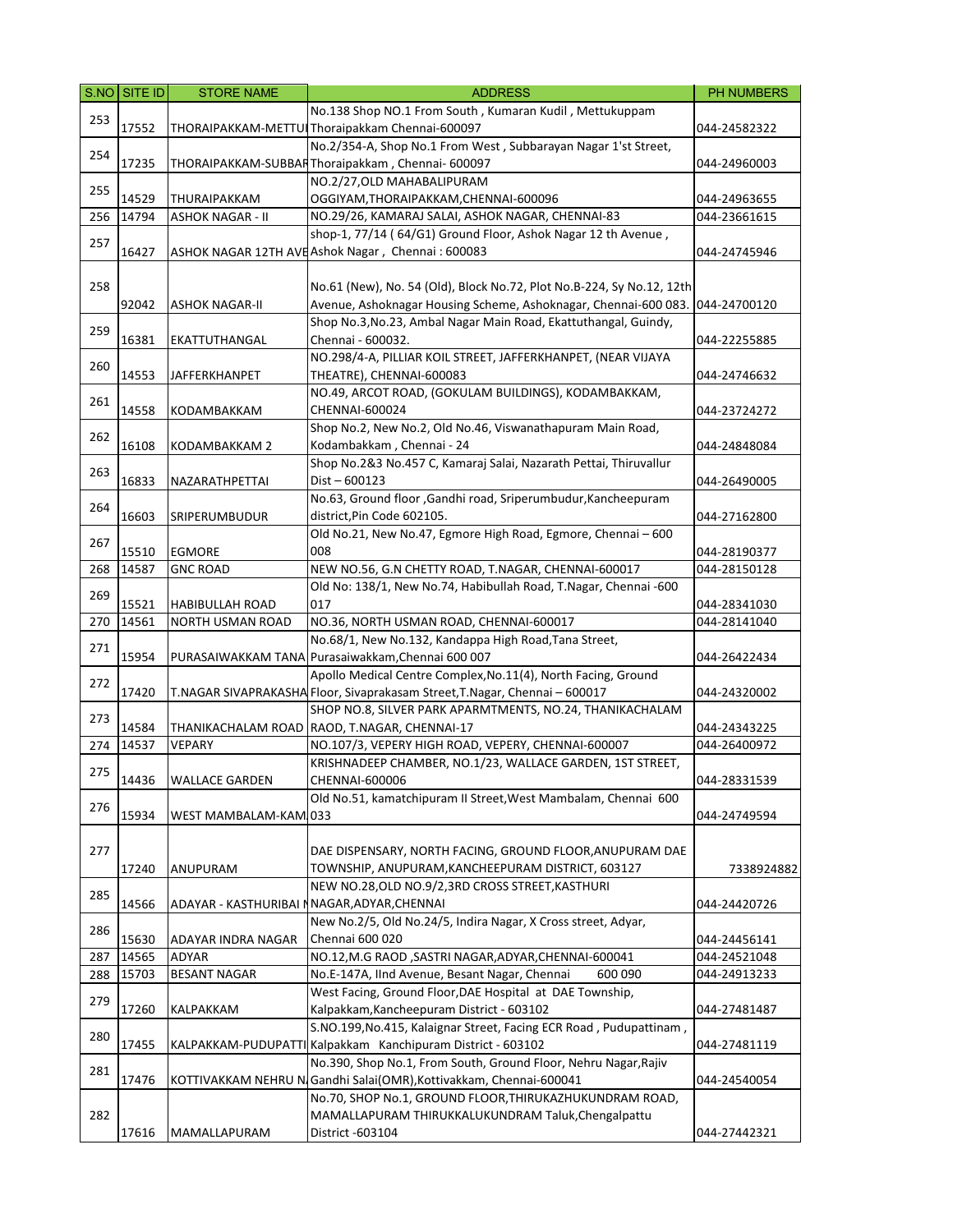|     | S.NO SITE ID | <b>STORE NAME</b>              | <b>ADDRESS</b>                                                                       | PH NUMBERS              |  |
|-----|--------------|--------------------------------|--------------------------------------------------------------------------------------|-------------------------|--|
|     |              |                                | Shop no B Plot No 1879, Door No 1879-A / 1/ 4, 18th Main Road,                       |                         |  |
| 293 | 15512        |                                | ANNA NAGAR 18TH MAIN Anna Nager, Chennai-600 040                                     | 044-26181373            |  |
|     |              |                                |                                                                                      |                         |  |
| 294 | 15967        |                                | ANNA NAGAR 21ST MAIN 1733, 21st Main Road, A Block, Anna Nagar West, Chennia 600 040 | 044-26180040            |  |
| 295 | 15848        | ANNA NAGAR EAST                | F - 39, 2nd avenue, Annanagar east, chennai 40                                       | 044-26286359            |  |
|     |              |                                |                                                                                      |                         |  |
| 296 |              |                                |                                                                                      |                         |  |
|     | 14437        |                                | ANNANAGAR 4TH MAINF NO.88, Q BLOCK, 4TH MAIN ROAD, ANNA NAGAR, CHENNAI-600040        | 044-26207688            |  |
| 297 |              |                                |                                                                                      |                         |  |
|     | 14576        | <b>ANNANAGAR WEST-II</b>       | SHOP NO.6, C-41 AVENUE, ANNA NAGAR WEST, CHENNAI-600040                              | 044-26220208            |  |
| 298 | 16527        | <b>APOLLO FERTILITY CLINIC</b> | T95, 3rd avenue, Celebrity building, Anna nagar                                      | 044-2610004,044-2611110 |  |
| 299 |              |                                |                                                                                      |                         |  |
|     | 14477        | K.K.NAGAR WEST                 | NO.20, WEST VANIYAR STREET, WEST K K NAGAR, CHENNAI-600078                           | 044-23644757            |  |
| 300 |              |                                | NO-43, AVADI ROAD, KARAYANCHAVADI, TIRUVALLUR                                        |                         |  |
|     | 16547        | KARAYANCHAVADI 2               | DIST, CHENNAI, PIN CODE 600056.                                                      | 044-26274167            |  |
| 301 |              |                                | Plot No.6, Ground Floor, Mangala Lakshmi                                             |                         |  |
|     | 16004        | MADANANDAPURAM                 | Nagar, Madanandapuram, Mugalivakkam, Chennai - 600125                                | 044-24828300            |  |
|     |              |                                | Shop No.1&2, No.2/385 (2/359), Mettu Colony, Sagajan Enclave,                        |                         |  |
| 302 | 16627        | MANAPAKKAM                     | Manapakkam, Chennai - 600125.                                                        | 044-22520030            |  |
|     |              |                                |                                                                                      |                         |  |
| 303 | 15673        | <b>MGR NAGAR</b>               | Old No.48, New No.2, Vallal Pari Street, MGR Nagar, Chennai 600 078   044-24711211   |                         |  |
|     |              |                                |                                                                                      |                         |  |
| 304 | 15446        | MOUGALAIVAKKAM                 | No 1/47 -1, Mugalivakkam Main Road, Mugalivakkam-600 125                             | 044-43865868            |  |
|     |              |                                |                                                                                      |                         |  |
|     |              |                                |                                                                                      |                         |  |
| 305 |              |                                | NO:5C/190A, GROUND FLOOR, SULOCHANA NAGAR, KUNDRATHUR                                |                         |  |
|     | 16046        | MVULIVAKKAM                    | MAIN ROAD, (BAI KADAI) MOULIVAKKAM, CHENNAI 600125                                   | 044-23820470            |  |
| 306 |              |                                | NO.14, BALAJI AVENUE, THIRUVALLUVAR SALAI, RAMAPURAM,                                |                         |  |
|     | 14559        | RAMAPURAM                      | CHENNAI-600089                                                                       | 044-22493330            |  |
| 307 |              |                                | No.3/4, No.3/5, New).S.No.36/4&35/1, No.85 (old), Kamaraj                            |                         |  |
|     | 92028        | RAMAPURAM II                   | Salai, Ramapuram, Saidpet Taluk, Chennai-600089, Tamilnadu                           | 044-22493335            |  |
| 308 |              |                                | No.9, Sannadhi Street(Thiruverkadu Bus Depot), Thiruverkadu, Chennai-                |                         |  |
|     | 16669        | THIRUVERKADU                   | 600077.                                                                              | 044-26800025            |  |
| 309 |              |                                | No.1, Shop No.1, Ground Floor, Perumalagaram Main                                    |                         |  |
|     | 16873        | THIRUVERKADU 2                 | Road, Thiruverkadu, Chennai-600077                                                   | 044-26800027            |  |
|     |              |                                |                                                                                      |                         |  |
| 310 |              |                                | Old Plot No.3317, T.S.No.231, Block No.1-c, Naduvakkarai Village                     |                         |  |
|     | 92014        | ANNA NAGAR                     | (Old), No.140 (New), A.1 Block, Annanagar, Chennai-600040                            | 044-26221223            |  |
|     |              |                                | Municipal No.220/1, Rohini Flats, Annan Nagar West Extension,                        |                         |  |
| 311 | 92022        |                                | ANNA NAGAR(EAST MAIN Chennai-600 101. Tamilnadu.                                     | 044-26150239            |  |
|     |              |                                | New No.29, Old No.23, Shop No.1 From North, Ground floor, East                       |                         |  |
| 312 |              |                                | avenue 100 Ft Road, Korattur, Chennai, Ambattur Taluk, Thiruvallur DT-               |                         |  |
|     | 17591        | KORATTUR 100FT ROAD            | 600080                                                                               | 044-26872322            |  |
|     |              |                                |                                                                                      |                         |  |
|     |              |                                |                                                                                      |                         |  |
| 313 |              |                                | PC-5, SHOP NO.6&7 FROM NORTH, MAIN BAZAAR, VALAYAPATHI                               |                         |  |
|     | 16443        |                                | MOGAPAAIR MAIN BAZA STREET, MOGAPPAIR EAST, CHENNAI-600037                           | 044-26562610            |  |
| 314 |              |                                |                                                                                      |                         |  |
|     | 15819        | <b>MOGAPAIR EAST</b>           | Plot No.1/5th Blok, Pari Salai, Mugappair East, Chennai 600 037                      | 044-26563314            |  |
| 315 |              |                                |                                                                                      |                         |  |
|     | 14577        | MOGAPPAIR - II                 | NO.58, ANNA NAGAR EXTENSION, MOGAPPAIR, CHENNAI-600040                               | 044-26564602            |  |
|     |              |                                | NO.10, 113/95, VELLALAR STREET, MOGAPPAIR (WEST), CHENNAI                            |                         |  |
| 316 | 15326        | MUGAPPAIR WEST                 | 600 037                                                                              | 044-26250154            |  |
|     |              |                                | P.No.5/PC-1,, SHOP NO.1, FROM NORTH, GROUND FLOOR,                                   |                         |  |
| 317 |              |                                | MUGAPPAIR BHARATHI SALAI NOLAMBUR Maduravoyal Taluk,                                 |                         |  |
|     | 17668        | MUGAPPAIR BHARATHI S           | Chennai District -600037                                                             | 044-26533557            |  |
|     |              |                                | No.108, Shop.3, Ground Floor, HIG, Phase 1, Nolambur, Mogappair                      |                         |  |
| 318 | 16342        | <b>NOLAMBUR 2</b>              | West, Chennai - 37.                                                                  | 044-26536070            |  |
|     |              |                                |                                                                                      |                         |  |
| 319 | 16666        |                                | No.173, Sankaralinganar Street, Gerugambakkam, Chennai. - 600122.                    |                         |  |
|     |              | GERUGAMBAKKAM                  |                                                                                      | 044-49580055            |  |
| 320 |              |                                | Shop No.1, Plot.c1,1 ST Main Road, Max Worth Nagar (Phase-                           |                         |  |
|     | 16893        | KOLAPAKKAM                     | II), Kolapakkam, Chennai-600122.                                                     | 044-48628833            |  |